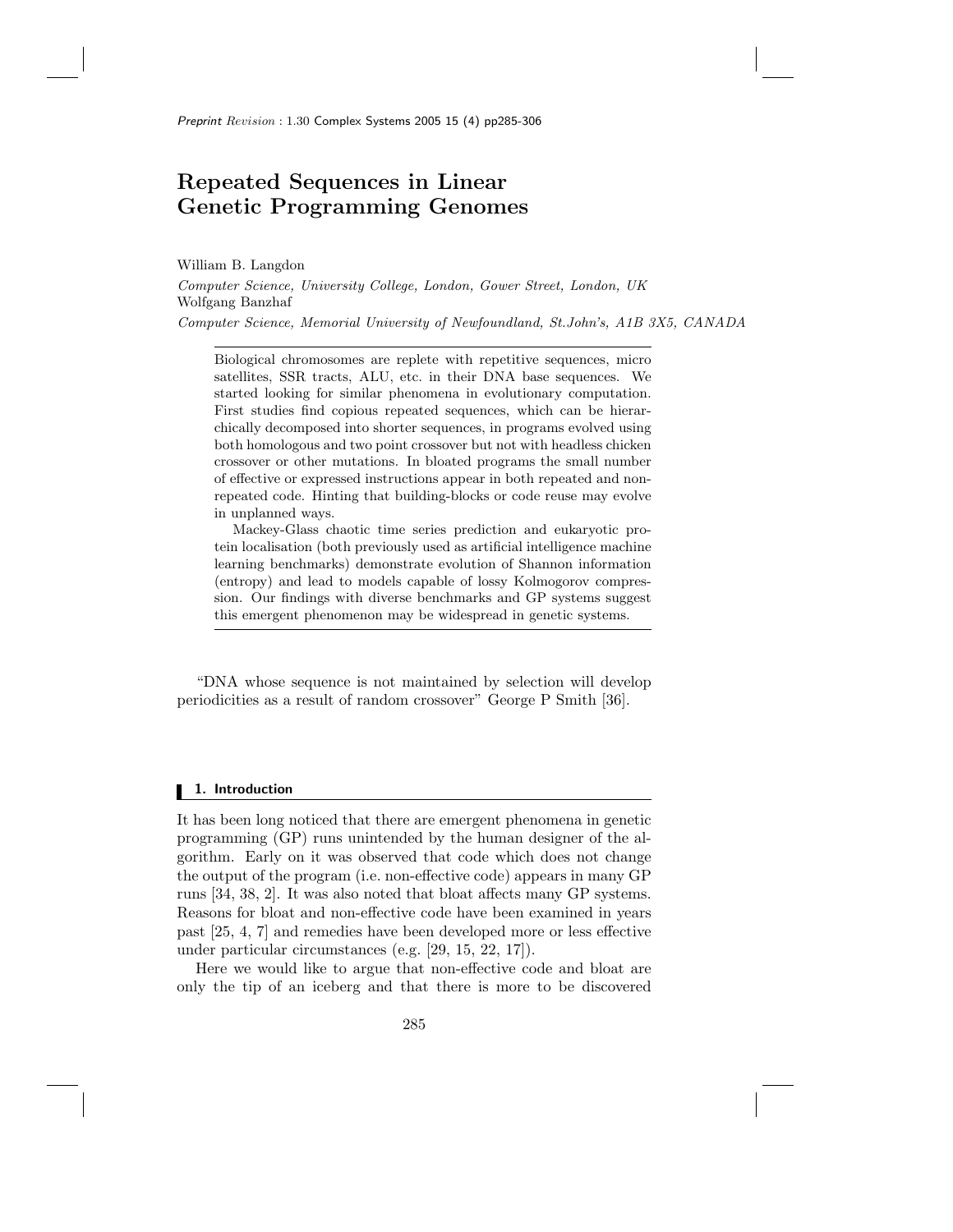about "emergent phenomena" in GP runs. Particularly, we would like to study repetition of patterns in GP-evolved programs. These are instructions, or more interestingly, groups of instructions, that occur several times in a program. In fact long sequences of instructions which are repeated can sometimes be decomposed into shorter repeated sequences. This is interesting in itself and it parallels what has been found in natural genomes. Biologists have long noticed the curious existence of repeated sequences in genomic DNA.

Perhaps the reasons for emergence of repeated sequences is similar in biological and artificial evolutionary systems? What could we learn from biological explanations, and can we transfer understanding from Evolutionary Algorithms back into Biology? What instruments are available for observing and examining repetitive sequences? Are there new representations of GP that might be more conducive to evolution once the reason for emergence of repeated sequences has been understood? Are we on the way to discover that evolution reuses code in a very interesting, yet hardly intelligible way? Are building blocks involved in the formation of repeated sequences? These and more questions are raised by our observations.

We first discuss the biological background to repeated sequences. Section 3 describes the two linear GP system used for our experiments and the time series prediction and Bioinformatics protein classification tasks they were applied to. Section 4 presents results of our experiments. Section 5 concludes.

#### 2. Biological Background

Biologists have discovered that there is a vast amount of repetition in the DNA of microbes, plants and animals [12]. Less than 3% of a human genome consists of protein-coding genes but about 50% of it consists of repetitive sequences, many of viral origin [35, 31]. Initially Biologists concentrated upon understanding the protein-coding part of genomes. However with whole genome analysis becoming more common, repetitive DNA is a lively subject of research [26, 40, 1].

There are many forms of repeated DNA. This multitude confirms that it is a complex phenomenon. There are satellites, mini-satellites and micro-satellites. Repeats of different sizes are located next to each other along the genome. There are ALU repeats and interspersed repetitive sequences. Repeating sequences are found in coding, non-coding and intercistronic areas. Repeats are distributed over genomes and species and constitute a considerable fraction of all DNA in many organisms.

The search for causes began some time ago. Smith, in 1976, did numerical experiments in order to explain evolution of repeated DNA sequences [36]. His conclusion was that homologous crossover is a ma-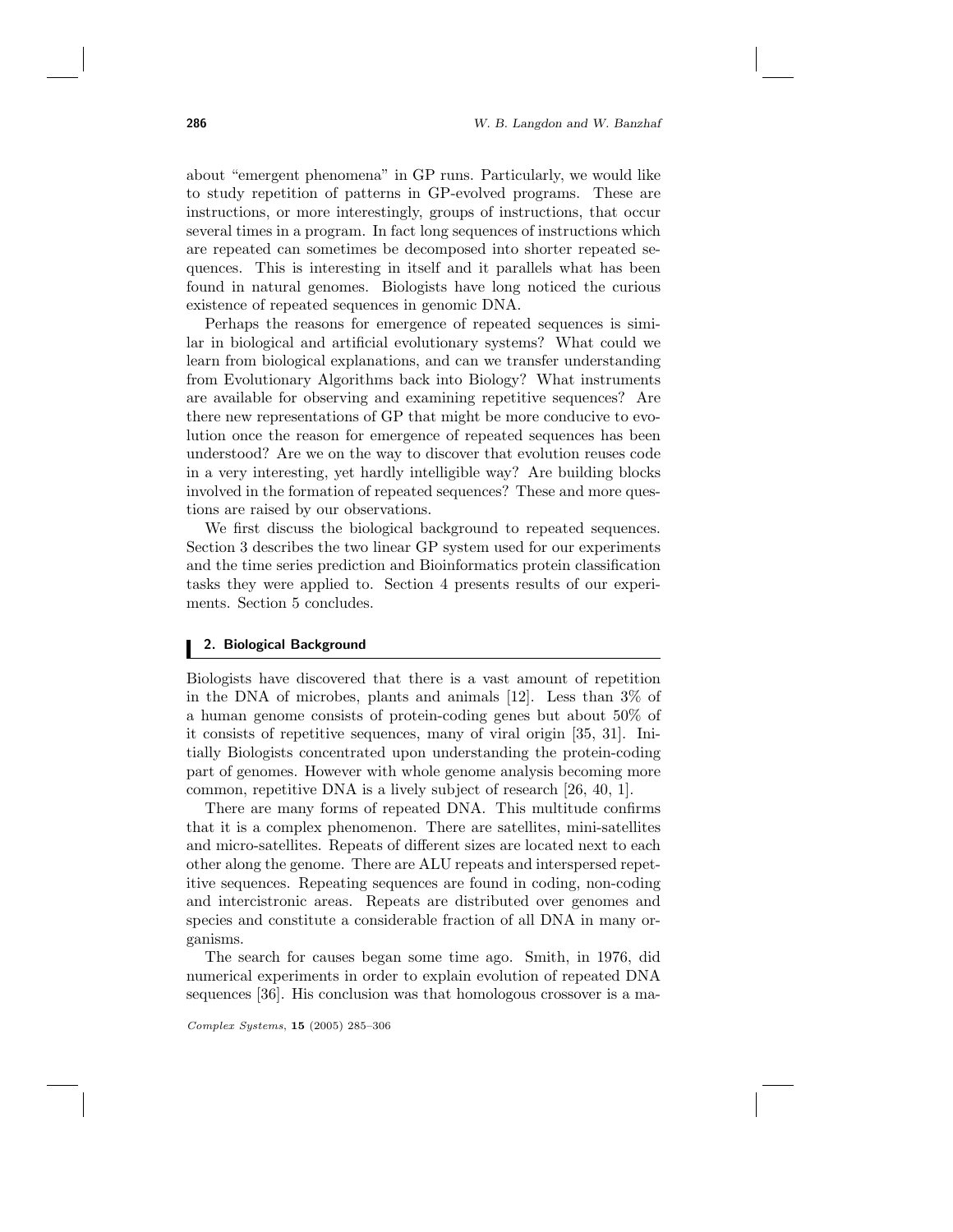jor factor in the emergence of repeated sequences. In more recent work crossover and DNA duplication have been identified to play an important role. Driven by the inaccuracy of the DNA replication machinery, repeated sequences are both a consequence of misalignments and a cause for crossover [13]. Hsieh and Lee considered a model of bacterial genome growth working with a mechanism called "random segmental self-copying" [18]. This model was able to explain, at a statistical level, the distribution of patterns found in bacterial genomes. They concluded, since the statistical traces are still visible in the distribution of DNA patterns, that growth processes of genomes must have taken place.

In recent years, quantitative analysis tools have become available in molecular biology that allow a closer look at these phenomena [9, 10, 39]. These will provide the opportunity to observe even more closely how different repetitive patterns emerged during evolution. Also applications of repetitive sequences are starting to appear [19].

# 3. The Linear Genetic Programming System

Genetic programming (GP) has been described many times [20, 8, 21]. Essentially GP applies the well known genetic algorithm (GA) to the task of searching for a program which does what is needed. Unlike the typical GA, GP evolves both the numeric values and the form of the solution. This additional freedom allows trial solutions of changing complexity and opens up evolutionary computation to new, unexpected and emergent effects.

We decided to start with linear genetic programming [27, 5, 6, 32] in which the evolved data or chromosome is a linear program. Such a linear structure is analogous to the DNA molecule in biological genomes. This makes linear GP a good place to start looking. A linear structure is also intrinsically easier to search for repeated substructures.

In order to show the wide-spread nature of repeated sequences, we used two radically different linear genetic programming systems. GPengine, a standard academic  $C++$  system, and a commercial machine code GP system, Discipulus. To allow repeatability, Sections 3.1 to 3.7 describe GPengine and Discipulus in detail. While Sections 3.8 and 3.9 describe the two benchmarks used. Sections 4.1 and 4.2 will describe the results obtained, while the remainder of Section 4 will describe the repeated sequences evolved by crossover.

#### **3.1 Tournament Selection and Steady State Population**

GPengine and Discipulus both use a steady state population and tournament selection. In a steady state population individuals are steadily added and removed from the population [37]. In contrast, in a gen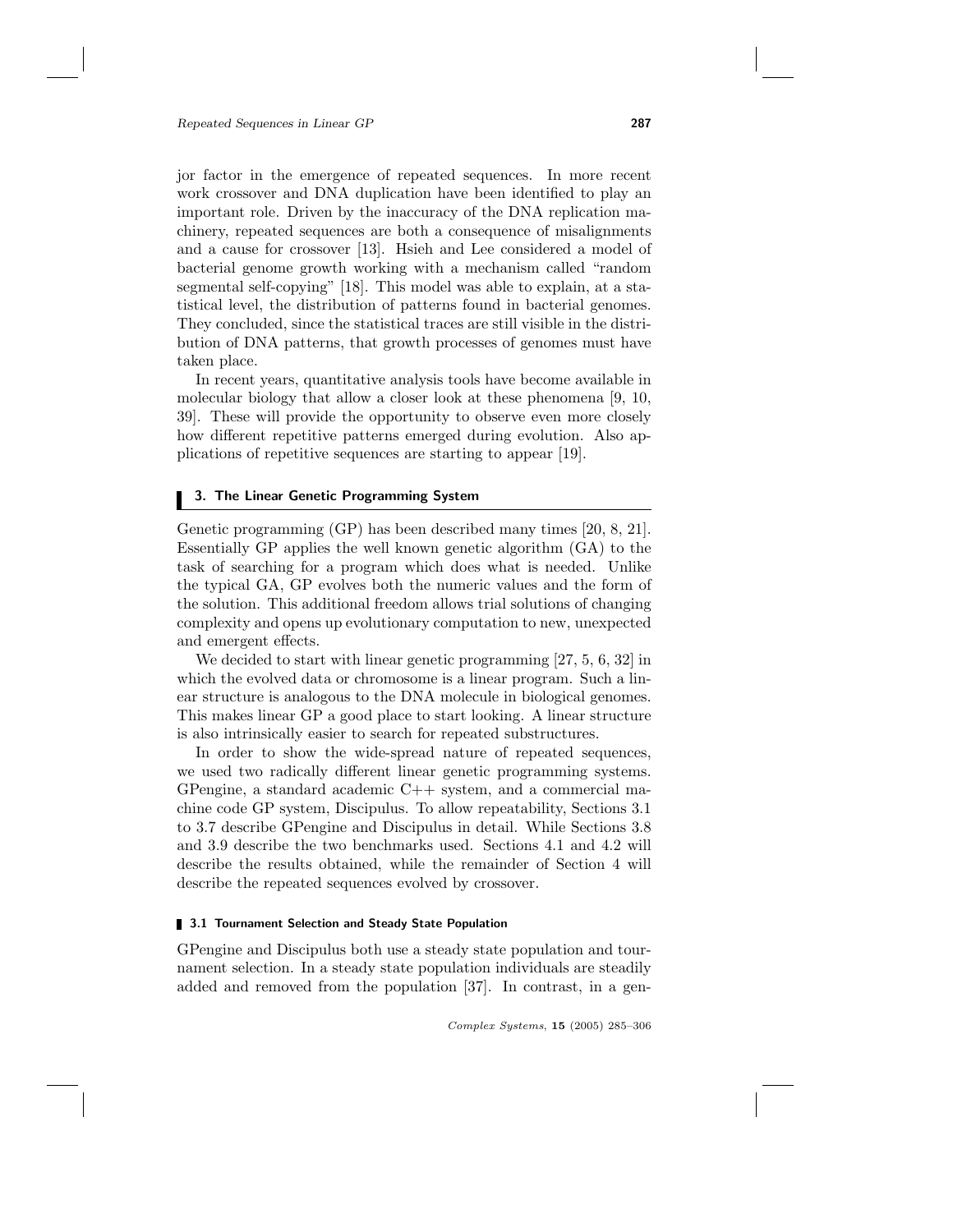erational system, at the end of each generation, the whole population is replaced by the next. In steady state systems there are no distinct generations. In terms of measuring evolutionary time in a population of M individuals, a generation equivalent is the time taken to create and kill M individuals.

GPengine and Discipulus tournament selection are similar. Four distinct individuals are chosen at random<sup>1</sup> from the population. The fitness of the first two are compared, giving a winner and a looser. In the event that they have identical fitness (e.g. root mean squared (RMS) error) the tie is broken arbitrarily. The second pair are compared in the same way to give a second winner and looser.

The offspring produced from the two winners (by crossover, mutation or copying (cloning)) replace the two losers. Note, that each tournament always produces exactly two children and the same method is used to produce both children.

Using this form of tournament selection in a steady state population means the best in the population cannot get worse. The best individual, however, is not immortal. If more than one individual has the smallest RMS error, the best individual may by chance be deleted (and replaced by the offspring of one of the other individuals which also had the smallest error).

Discipulus differs only in details. Discipulus saves the best program found so far as it runs. At the end of a run, we analyse the best of these. Note that this program may have been found hundreds of generations before the end of the run. While in GPengine runs, when we say the best program, we will mean the best program in the population at the end of the run.

#### **3.2 Linear GP Representation and Program Evaluation**

In GPengine each individual consists of a linear sequence of instructions. After input to the program is provided by initializing certain registers, the sequence is executed and register values are changed accordingly. By convention, the output of a GP program resides in the first register (R0).

Each instruction takes two inputs, performs its (integer) calculation and writes the output to a register. The first input is always a register. The second can either be a constant (0..127) or a register. Figure 1 describes a single instruction. We use eight 8-bit read-write registers. As mentioned, before the individual is executed, all the registers are initialised with data for the current fitness case. The sequence of instructions is obeyed from the start of the individual to its end. The final value in register R0 is the GP's output, i.e. its prediction.

<sup>1</sup>GPengine uses the C rand function.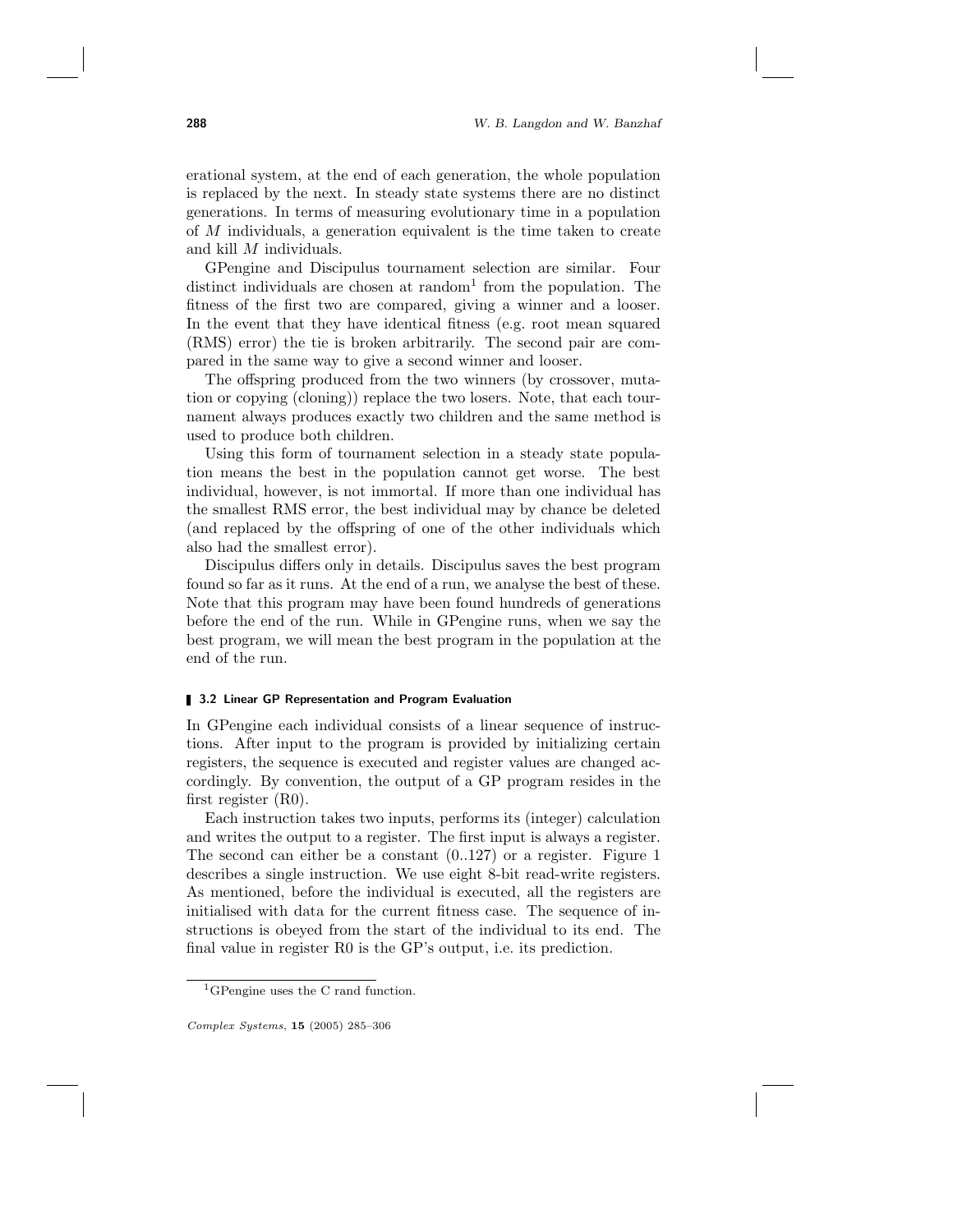| Output<br>R0.R7 | Arg 1<br>R0. R7 | Opcode<br>$+ -$ * / | Arg 2<br>0127<br><b>or</b><br>R0.R7 |
|-----------------|-----------------|---------------------|-------------------------------------|
|-----------------|-----------------|---------------------|-------------------------------------|

Figure 1. Format of a GPengine instruction.

Again, Discipulus is slightly different. It does not interpret the instructions, it executes them directly. To allow this they are Intel 486 machine code instructions, packed into 4 byte words (padded with nops where needed to fill 4 bytes). Inputs and constants are held in separate registers from the read/write floating point arithmetic registers.

# 3.3 GPengine Crossover's (XOA and 2XO)

90% of tournaments are followed immediately by crossover of the two winners, yielding two children which overwrite the two losers. In the other 10% of cases, the losers are overwritten by copies of the winners. Two-point crossover is used (see Figure 2) however GPengine appends to the end of first parent if the code to be copied from the second does not overlap the first. For this to happen the second parent must be longer than the first (see Figure 3). In a second set of experiments this append variation was disabled (and insertion was used in all cases). If the chosen crossover points would mean the potential offspring would exceed the maximum size (500 instructions) then the crossover is aborted and the loser is not overwritten. Note the length checks are made independently, so the other crossover may proceed. Even if the looser is not replaced by crossover, it may still be changed by mutation.

Note that in GP we take it for granted that the parent programs are aligned at their starts. This provides a huge degree of both syntactic and semantic homology for free. This is similar to Nature, where chromosomes are crossed on a like-for-like basis. But at the detailed level where natural crossover occurs, Nature has to work to find matching DNA sequences to establish crossover points.

# 3.4 Discipulus Crossovers (2XO and HXO)

Discipulus provides two crossover operators. The first, two point, is essentially the same as GPengine's two point crossover. The second is called "homologous" crossover (HXO) (see Figure 4). Here the same two crossover points are used in both parents. So while HXO exchanges code, the offspring are the same length as their parents [28].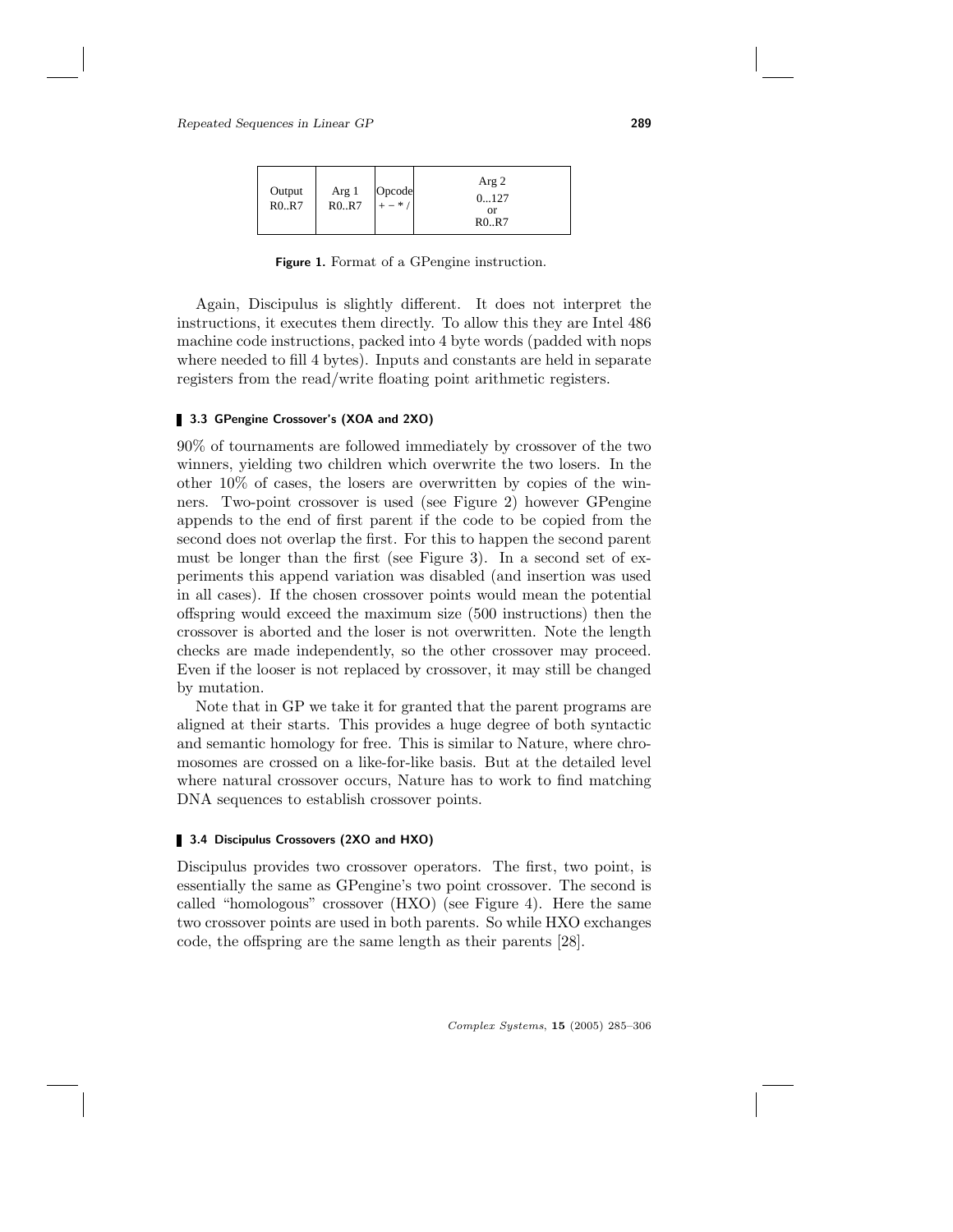

Figure 2. GPengine crossover. Two instructions are randomly chosen in each parent (top two genomes) as cut points. If the code to be inserted from the second parent at least partially overlaps the first, it is inserted in the normal way to give the child (lower chromosome). With headless chicken crossover, the inserted code is randomly generated.



Figure 3. XOA crossover. If there is no length overlap between code selected in second parent and the first parent (top), the selected code fragment is appended to the whole of the code from the first parent. (I.e. the middle portion of the first parent in not removed.)



Figure 4. HXO crossover. As with the other crossover operations, two parents (top two programs) crossover to yield two child programs (bottom). In HXO the two crossover cut points are the same in both parents. Note code does not change its position relative to the start of the program (left edge) and the child programs are the same lengths as their parents.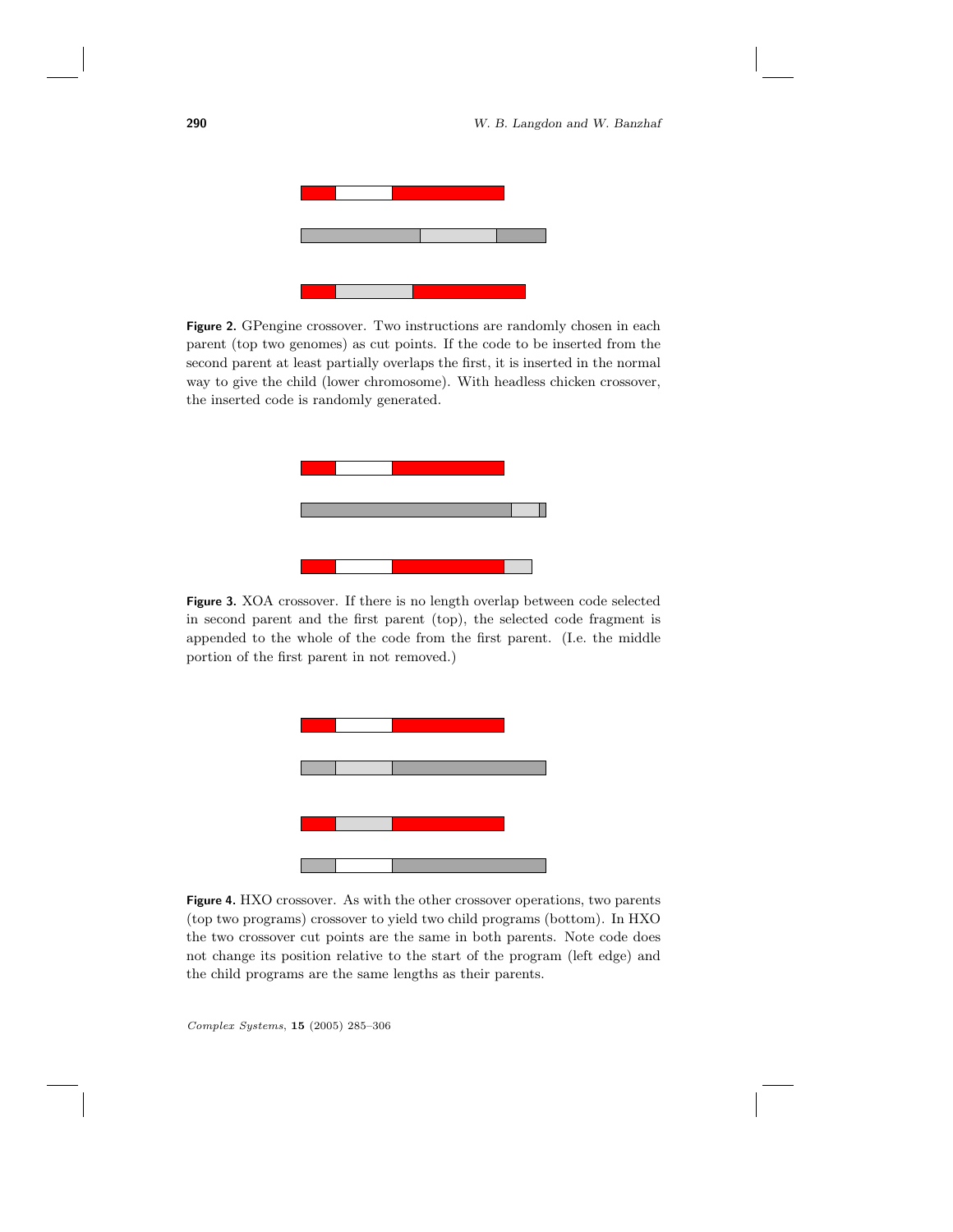#### **3.5 Variable length Mutation - Headless Chicken Crossover**

Initial programs are quite short. In order to study if crossover was uniquely responsible for repeating sequences we used a mutation operator which could change program lengths. We introduced headless chicken crossover (HCX) [3] to linear GP. Although described as a crossover operation, only the length of the second parent has any influence on the child. Initially HCX works in the same way as two point crossover (see Figure 2) except that, instead of inserting a code fragment taken from the second parent, a randomly generated sequence of code of the same length is inserted.

GPengine, unlike Discipulus, does not write-protect its inputs, this means that a long sequence of random instructions will eventually overwrite all the registers. Since the instructions are not reversible, each overwrite destroys information. If the random sequence is long enough it is virtually guaranteed to destroy all information in the registers. Once that happens a program's initial conditions cannot affect its subsequent behaviour. Such programs are useless at predicting and so have large RMS errors. Assuming each overwrite is 100% destructive, a random sequence of about  $8(\log 8 + \gamma) \approx 21.3$  instructions will render the offspring useless [23]. The expected size of the crossover fragment is  $\frac{1}{l} \sum_{i=0}^{l-1} \frac{1}{2}(l-i) = (l+1)/4$ , where l is the number of instructions in the second parent. Hence we anticipate runs with only headless chicken crossover will not bloat much above 84 instructions.

When the second program is long enough, headless chicken crossover becomes like a supersonic jet nozzle. Flow downstream of the nozzle is independent of that upstream. Similarly, program outputs (which are downstream of the random code) are independent of inputs. I.e. they are disconnected from upstream perturbations.

#### 3.6 GPengine Point Mutation

After two children have been produced by crossover or by simply copying their parents (cloning), there is a 40% chance that they will be mutated. Point mutation consists of choosing uniformly at random exactly one instruction in the individual and changing it. Each of the four fields in the chosen instruction (cf. Figure 1) is equally likely to be changed. Apart from ensuring the new instruction is different, the mechanism is the same as that used to create the initial population. Note this means the second argument is approximately equally likely to be a constant  $(0.127)$  or a register  $(R0..R7)$ . The other three fields are chosen uniformly from their legal values.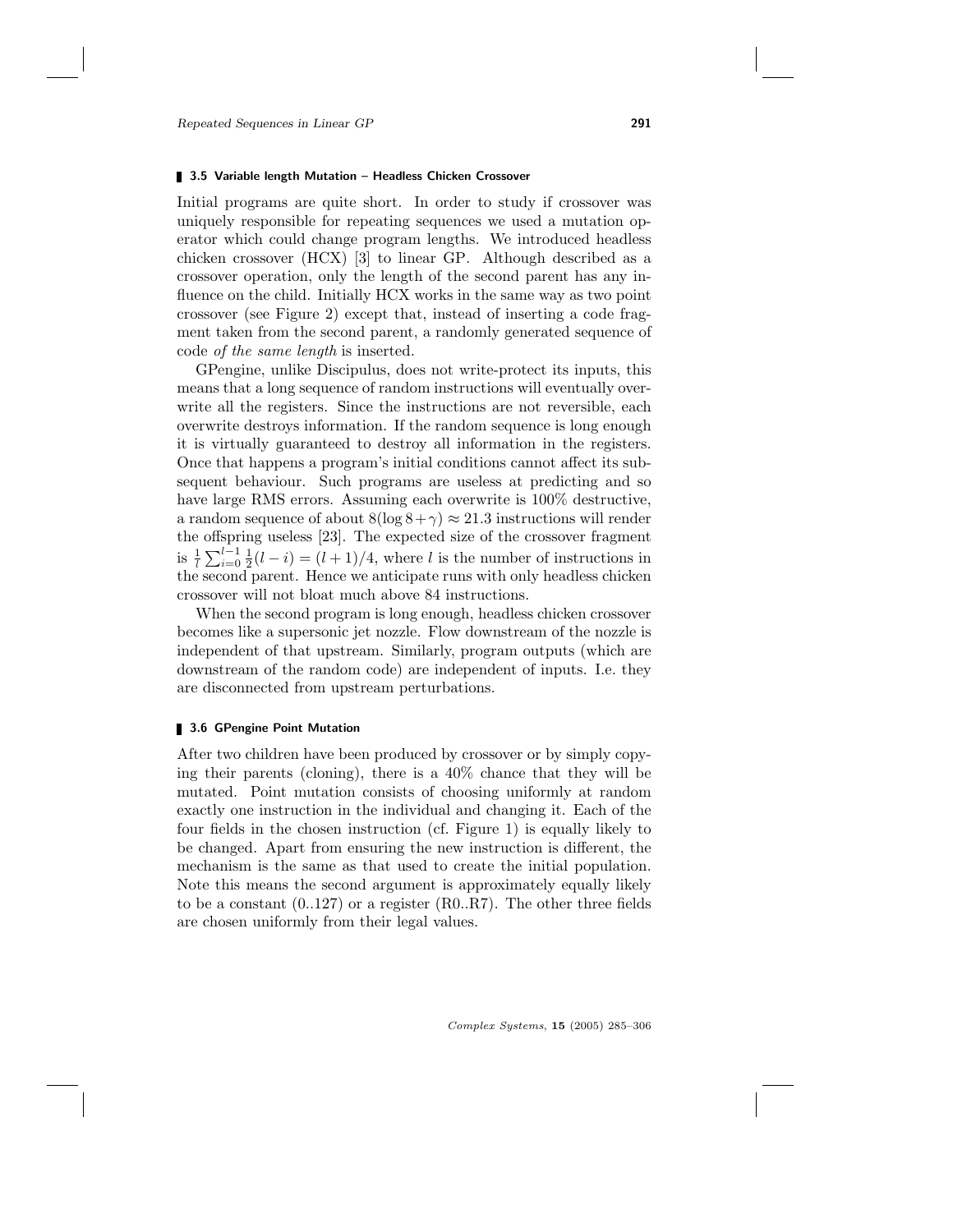#### **3.7 Discipulus Mutation**

Discipulus mutation is similar to GPengine's point mutation. It, too, mutates offspring whether they have been created by crossover or copied (reproduced) directly from their parents. There are three types of Discipulus mutation. Each ensures that offspring is still a valid machine code program. They do not change the program's size. They are 1) replace a 4 byte instruction block with another 4 bytes of randomly generated machine code, 2) replace an instruction (op-code) with another machine code instruction of the same length, 3) replace an instructions operand (input, variable or constant) with another input variable or constant.

#### **3.8 Mackey-Glass Benchmark and GPengine**

Since the goal was to study the long term behaviour of an evolving population of programs we need a moderately difficult task. The population should continually improve and neither get stuck because the problem is too hard nor quickly find the optimal solution. We chose the problem of time series prediction as this is both hard and interesting. Indeed it has applications in scientific, medical and financial modeling [30]. We used the IEEE benchmark Mackey-Glass chaotic time series (http://neural.cs.nthu.edu.tw/jang/benchmark/,  $\tau = 17$ , 1201 data points, sampled every 0.1)). Mackey-Glass is a continuous problem. The benchmark converts it to discrete time and we digitised the continuous data to give byte sized integers (by multiplying by 128 and rounding to the nearest integer), see Figure 5.

The task for the GP is, given historical data, to predict the next value. Since the series is chaotic this cannot be done exactly. GP is given eight earlier values from the series. Arguably the most useful is that from the previous time step (which is loaded into R7) but values 2 time steps ago, 4, 8, 16, 32, 64 and 128 time periods back are also available. As with the benchmark, values before the start of the sequence are set to zero. Note that the GP system only has eight byte registers, and if it needs scratch registers, it may have to sacrifice one or more inputs to store intermediate results.

#### **3.9 Locating Animal Proteins with Discipulus**

Once again we wanted a challenging problem but radically different from the predicting tomorrow's share price from a time series. So we chose a binary classification (rather than continuous regression) problem from biology (rather than finance or engineering). It is possible to predict the function of a protein from the fractions of each amino acid from which it is made. This has the advantage that, in many cases, data is readily available from Swissprot or can also be inferred from gene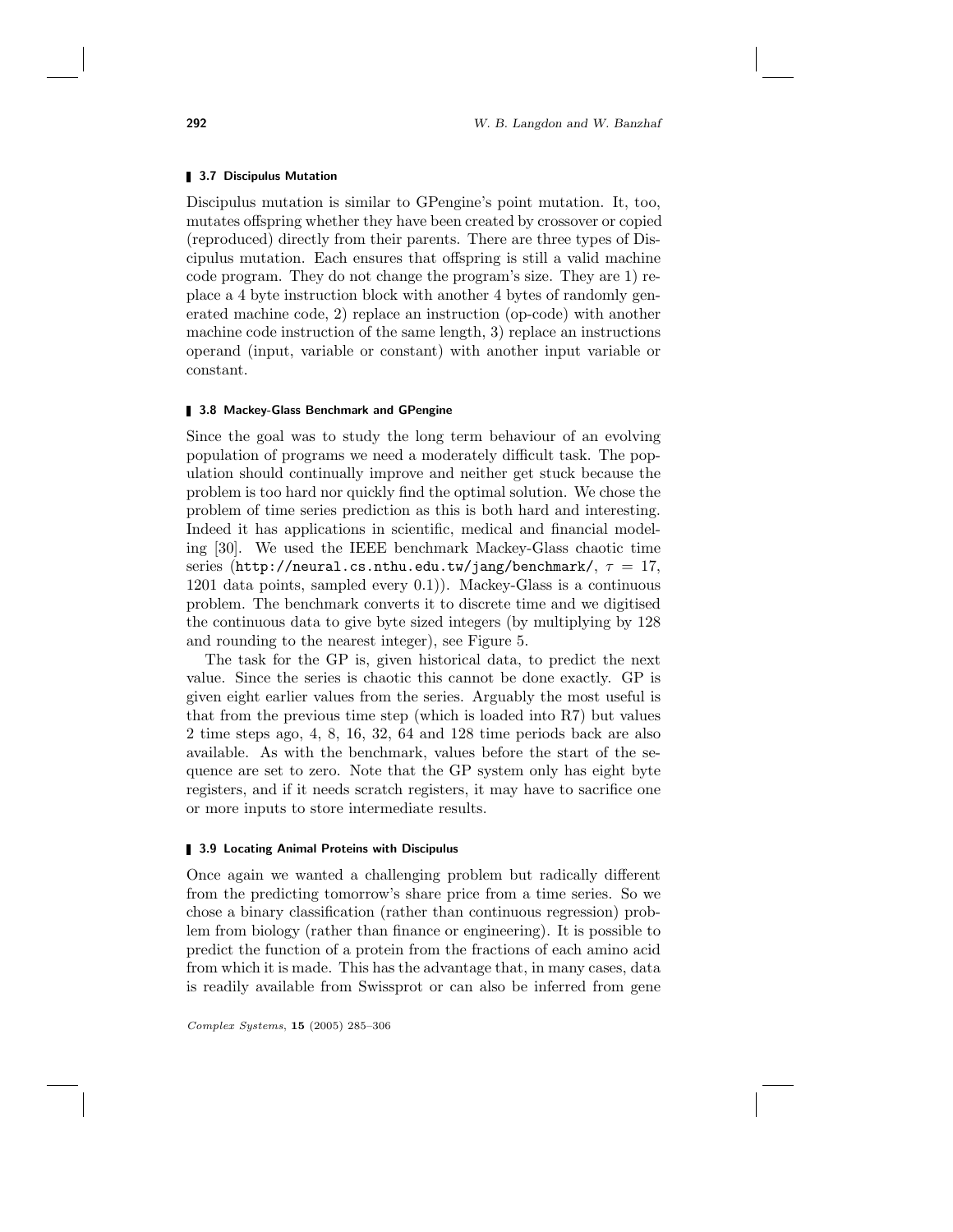

Figure 5. Discrete Mackey-Glass chaotic time series

DNA sequences. Naturally, with such a crude measure only limited predictions can be made. Nevertheless Reinhardt and Hubbard [33] showed anino acid composition can be used to predict the location of the protein from which it may be possible to infer something of its function. In [33] they used machine learning to differentiate between seven cellular locations spread across both animals (eukaryotic, they excluded plants) and microbes (prokaryotic).

We restrict ourselves to localising animal proteins (one normally knows if a protein is animal or bacterial). Since we are seeking a binary classification problem, we evolve models which predict if an animal protein will be found in the cell nucleus or elsewhere. (I.e. in the cell cytoplasm, in the mitochondria or outside the cell [33].) We used the same Swissprot data for 2427 proteins as [33]. There are 1097 nuclear (and 1330 non-nuclear) sequences of amino acids (see Figure 6).

We counted the number of each amino acid in each protein and allocated nuclear proteins to class 1 and the others to class 0. This gave 2427 records, each containing 20 integers and a class label  $(0/1)$ . Following [14] we split these evenly into a training and a test file.

# 4. Experimental Results

#### **4.1 Predicting the Mackey-Glass chaotic time series**

Three pairs of two groups of ten independent runs were made. In the first pair GPengine's default crossover (i.e. with append, XOA) was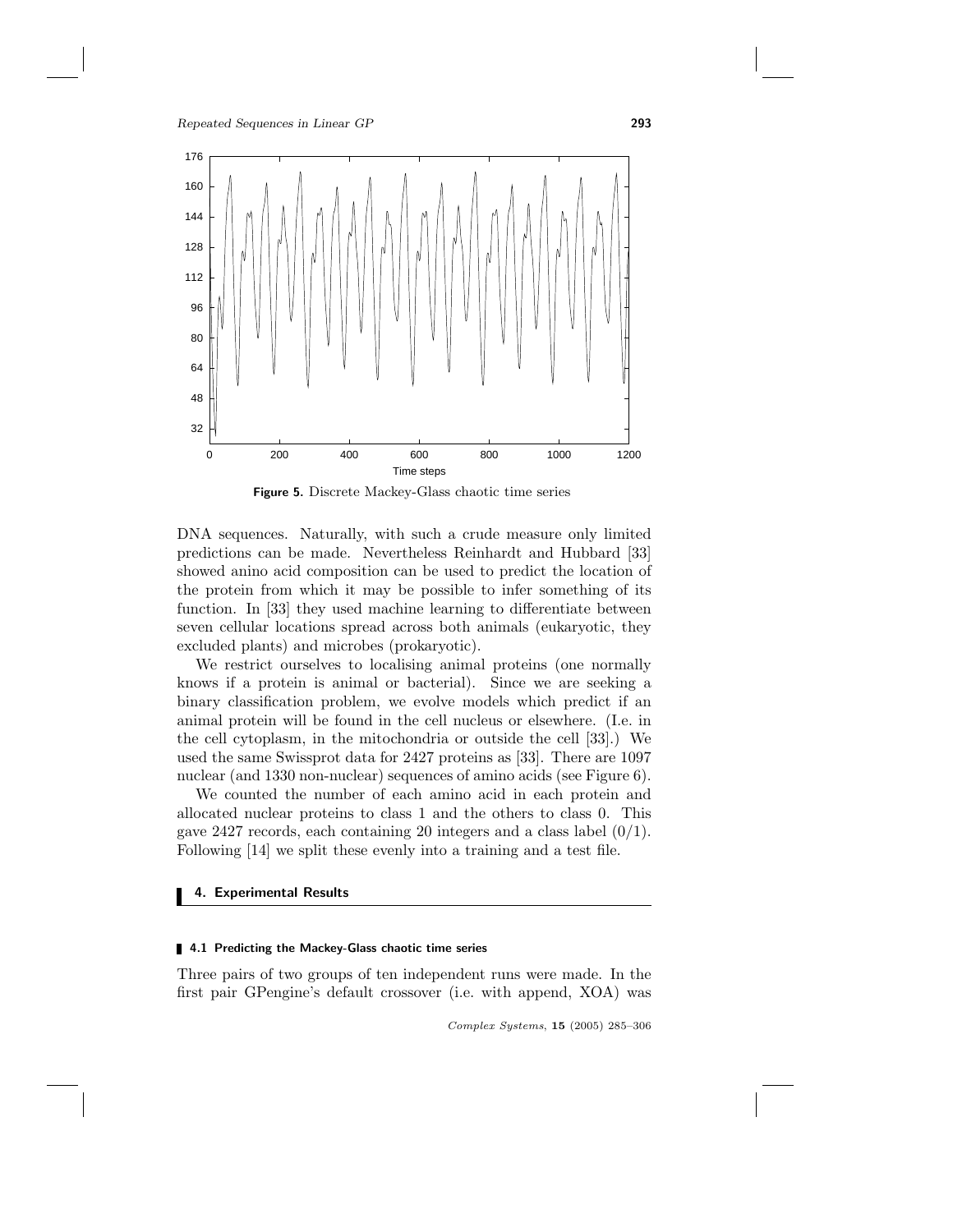294 W. B. Langdon and W. Banzhaf



Figure 6. Number of amino acids in Nuclear and non-nuclear proteins used with Discipulus. To reduce clutter only 5% of the data are presented. The three (of twenty) amino acids plotted where selected by Discipulus as being the best discriminators. The non-linear function of number of Valines was also suggested by an evolved model.

used. In the second pair two-point crossover (without append, 2XO) was used. Finally, the last pair used headless chicken crossover (HCX). In the second of each pair, selection was turned off by deciding which individuals win or loose each tournament entirely at random. All runs use point mutation (cf. Table 1).

In all  $3 \times 10$  runs with selection, fitness improved and for many generations large parts of the population had the same fitness. Figure 7 shows the evolution of prediction error for the first of ten runs (the others are similar). Cf. Table 2.

Figure 8 shows the evolution of program size. Initially programs are between one and fifteen instructions long, with a mean of seven. However, in runs with fitness selection and crossover (XOA and 2XO) length quickly increases and the longest program is either 500 or very near to this limit. Such bloat was expected [25]. As predicted in Section 3.5, in mutation only runs (HCX) with selection, the increase in size is less dramatic. However it was a surprise to see bloat in runs without selection when using crossover with append (XOA) [24]. An initial thought was that this was due to the asymmetric append variation of the crossover operation. This appears to be correct, since when the variant is removed and normal two-point crossover linear GP is used instead, bloat does not appear without fitness selection. (See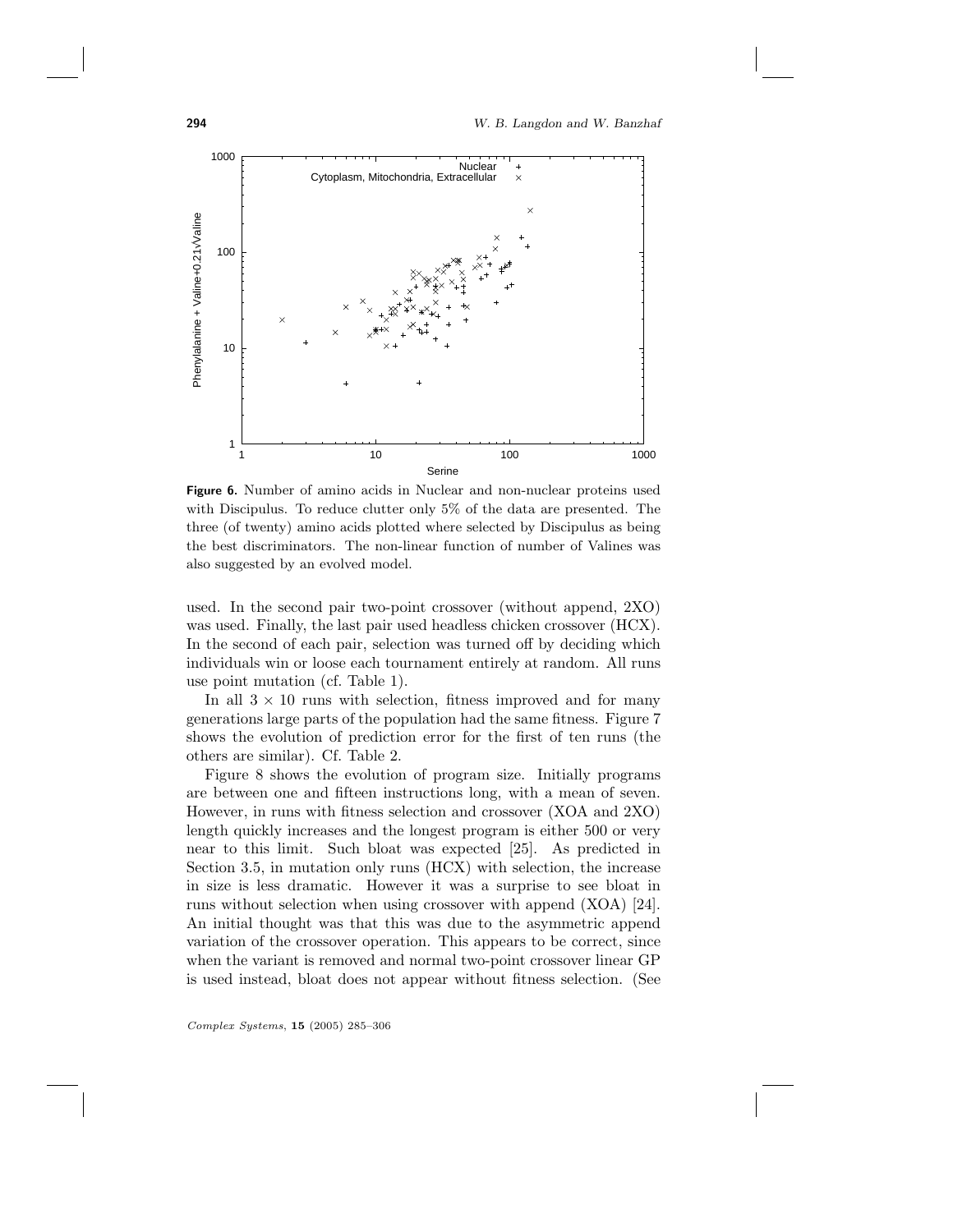| Objective:    | Evolve a prediction for a chaotic time series          |  |  |  |  |  |  |  |  |  |  |
|---------------|--------------------------------------------------------|--|--|--|--|--|--|--|--|--|--|
| Function set: | $+ - \times \div^a$ (operating on unsigned bytes)      |  |  |  |  |  |  |  |  |  |  |
| Terminal set: | 8 read-write registers, constants 0127. Registers      |  |  |  |  |  |  |  |  |  |  |
|               | are initialised with historical values of time series. |  |  |  |  |  |  |  |  |  |  |
|               | R0 128 time steps ago, R1 64, R2 32, R3 16, R4 8,      |  |  |  |  |  |  |  |  |  |  |
|               | R5 4, R6 2 and finally R7 with the previous value.     |  |  |  |  |  |  |  |  |  |  |
|               | Time points before the start of the series are set to  |  |  |  |  |  |  |  |  |  |  |
|               | zero.                                                  |  |  |  |  |  |  |  |  |  |  |
| Fitness:      | Root mean error between GP prediction (final value)    |  |  |  |  |  |  |  |  |  |  |
|               | in R0) and actual (averaged over 1201 time points).    |  |  |  |  |  |  |  |  |  |  |
| Selection:    | Steady state, tournament 2 by 2                        |  |  |  |  |  |  |  |  |  |  |
| Initial pop:  | Random program's length uniform chosen from 114        |  |  |  |  |  |  |  |  |  |  |
| Parameters:   | Population 500, max program<br>500,<br>size            |  |  |  |  |  |  |  |  |  |  |
|               | $90\%$ crossover, $40\%$ mutation                      |  |  |  |  |  |  |  |  |  |  |
| Termination:  | 125,500 individuals evaluated                          |  |  |  |  |  |  |  |  |  |  |

<sup>a</sup>If second argument of  $\div$  is zero,  $\div$  returns zero.

Table 1. GPengine parameters for Mackey-Glass time series prediction.



Figure 7. Evolution of Mackey-Glass prediction error (first of ten runs). Note the population chases after the best (lowest) fitness. For many generations at least 25% of the population have the same best fitness. (Sometimes more than half)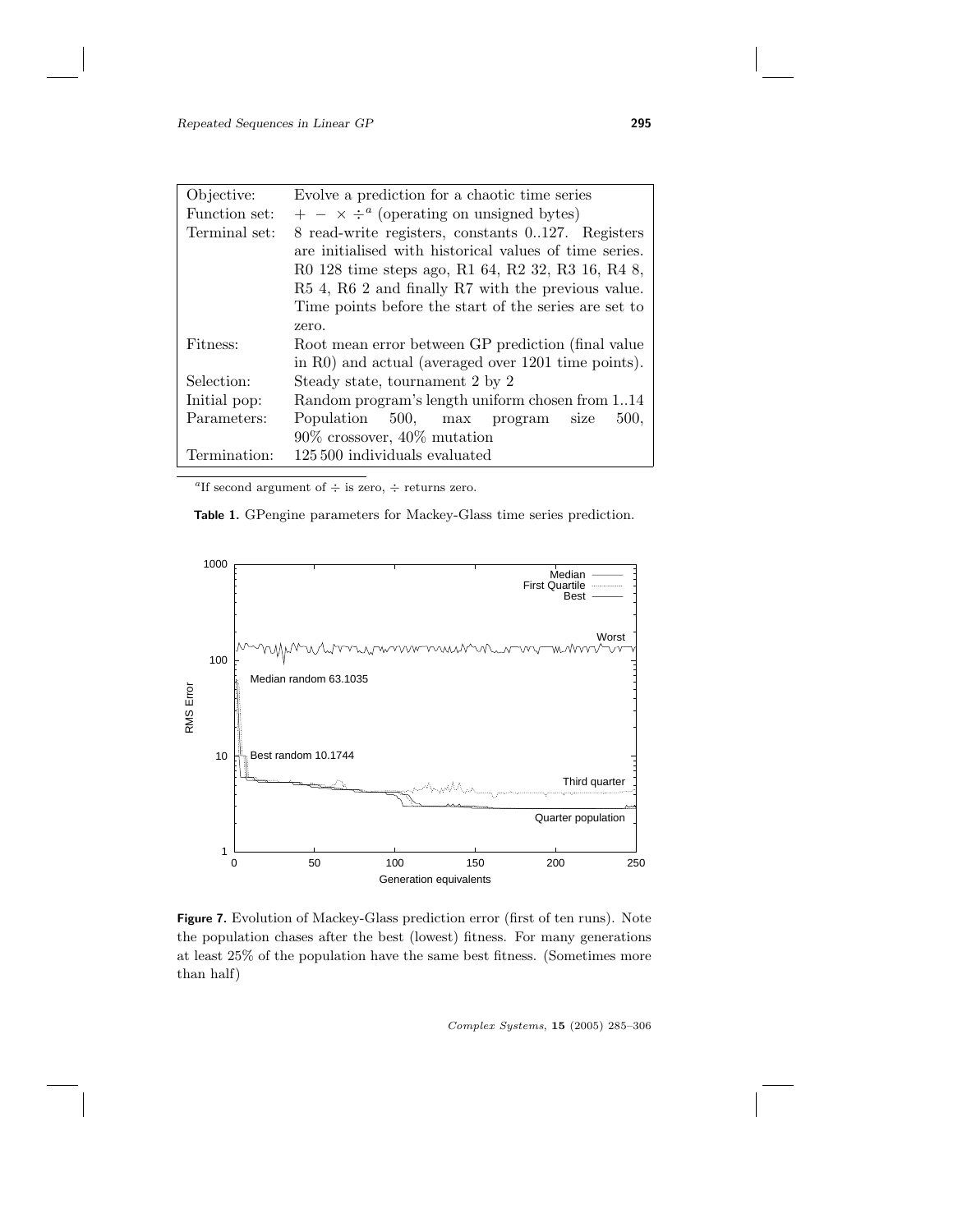296 M. B. Langdon and W. Banzhaf

| RMS error |  |  |  |  |  |  |  |  |  | Mean                                                  |                                                                 |
|-----------|--|--|--|--|--|--|--|--|--|-------------------------------------------------------|-----------------------------------------------------------------|
|           |  |  |  |  |  |  |  |  |  |                                                       | XOA 2.85 2.30 3.56 3.34 3.68 4.30 2.24 5.37 2.38 4.40 3.44      |
|           |  |  |  |  |  |  |  |  |  |                                                       | 29.40 6.26 30.20 30.17 30.18 8.03 30.07 30.17 19.17 30.22 24.39 |
|           |  |  |  |  |  |  |  |  |  |                                                       | 2XO 3.53 3.47 1.60 4.27 5.37 2.43 3.81 5.37 5.37 2.72 3.79      |
|           |  |  |  |  |  |  |  |  |  |                                                       | 8.60 12.59 7.66 33.32 14.40 19.62 6.23 17.37 29.85 23.63 17.33  |
| HCX -     |  |  |  |  |  |  |  |  |  | 4.03 4.04 3.64 4.06 3.93 3.61 3.73 3.20 3.78 3.94     | 3.80                                                            |
|           |  |  |  |  |  |  |  |  |  | 9.95 6.32 9.95 11.71 16.59 15.83 7.92 7.37 10.71 8.60 | 10.49                                                           |

Table 2. Best Mackey-Glass prediction error at end of GPengine runs. Using two point crossover with append (XOA), without append (2XO) and headless chicken crossover crossover (HCX). Lower row of each pair refers to the runs without fitness selection.



Figure 8. Evolution of mean program size and variation between Mackey-Glass prediction runs. (Variation between HCX and 2XO without selection, lowest plots, is too small to show, and so is omitted.) Except for the twopoint crossover with append (XOA) runs, selection is required for bloat. With crossover (XOA or 2XO) the mean population size appears to increase exponentially, until constrained by the maximum size limit (500).

lower lines in Figure 8.)

# 4.2 Predicting Protein Location

For each experiment on the Swissprot animal proteins (cf. Section 3.9) Discipulus was run ten times, always in classification mode and with identical parameters but with different initial random number seeds. As far as possible we used Discipulus default configurations (actual val-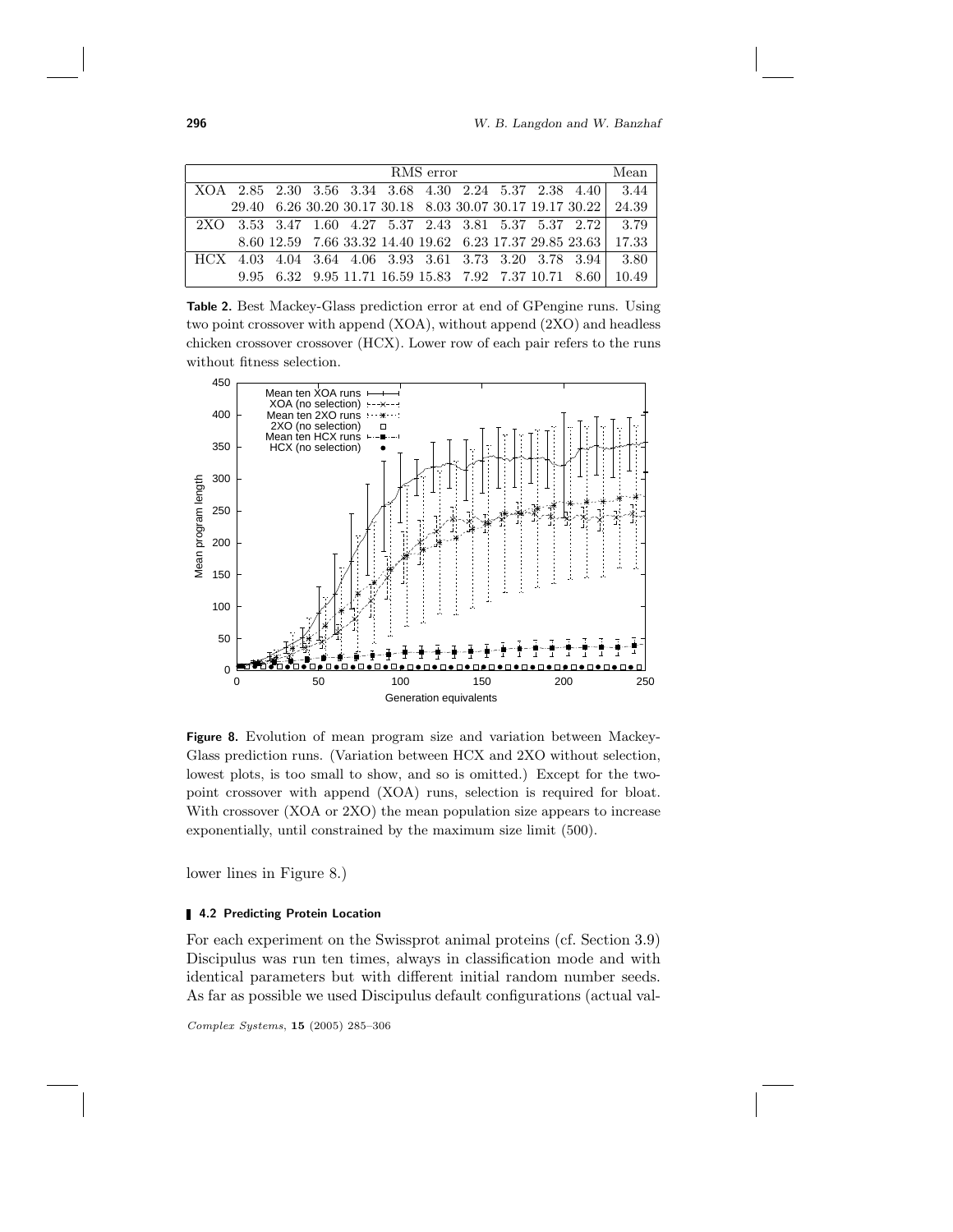| Objective:    | Evolve a prediction of nuclear or non-nuclear loca-     |  |  |  |  |  |  |
|---------------|---------------------------------------------------------|--|--|--|--|--|--|
|               | tion for animal proteins based on their amino acid      |  |  |  |  |  |  |
|               | composition                                             |  |  |  |  |  |  |
| Terminal set: | 2 read-write FPU registers, 43 randomly chosen con-     |  |  |  |  |  |  |
|               | stants. Number (integer) of each of the 20 amino        |  |  |  |  |  |  |
|               | acids in the protein. (Codes B and Z are ambigu-        |  |  |  |  |  |  |
|               | ous. Counts for B were split evenly between aspartic    |  |  |  |  |  |  |
|               | acid D and asparagine N. Those for Z between glu-       |  |  |  |  |  |  |
|               | tamic acid $E$ and glutamine $Q$ .)                     |  |  |  |  |  |  |
| Fitness:      | DSS [16, 14]. Parsimony not used.                       |  |  |  |  |  |  |
| Selection:    | Steady state, tournament 2 by 2                         |  |  |  |  |  |  |
| Initial pop:  | Random program's length uniform chosen from             |  |  |  |  |  |  |
|               | $4.80 \text{ bytes}$                                    |  |  |  |  |  |  |
| Parameters:   | Population 500 (10 $\times$ 50 demes), max program size |  |  |  |  |  |  |
|               | 2048 (bytes), 95% crossover (either all 2XO or          |  |  |  |  |  |  |
|               | 95% HCX and 5% 2XO) 95% mutation (three types           |  |  |  |  |  |  |
|               | $30\%, 30\%, 40\%$                                      |  |  |  |  |  |  |
| Termination:  | 500000 individuals evaluated                            |  |  |  |  |  |  |

Table 3. Discipulus parameters used in animal protein location prediction experiments. Only the maxiumnum program size and HCX were changed from factory defaults.

| Percent correct Nuclear vs. non-Nuclear prediction Mean |  |  |  |  |  |  |  |  |  |  |                                        |
|---------------------------------------------------------|--|--|--|--|--|--|--|--|--|--|----------------------------------------|
|                                                         |  |  |  |  |  |  |  |  |  |  | 2XO 82 80 80 80 80 81 82 78 79 81 80.3 |
|                                                         |  |  |  |  |  |  |  |  |  |  | HXO 81 81 79 80 80 79 78 81 78 81 80.0 |

Table 4. Accuracy of best animal protein location predictors evolved using Discipulus two point (2XO) and HXO (homologous) crossover. Performance on training and test datasets is always within a few percent of each other (indicating little over fitting) therefore we report performance averaged across both.

ues are given in Table 3). In both experiments the maximum program size was 2048 bytes. In the first experiment, "homologous crossover" was disabled, whilst in the second it was left at its default rate (95%). Table 4 gives the accuracy of the best models found by each run.

As an aside, when Discipulus was allowed to run in its default multirun mode, it evolved a team solution with an accuracy of 87.1%. Reinhardt and Hubbard [33] did not do a nuclear vs. non-nuclear classification. Instead they report results for the easier problems of classifying animal nuclear proteins against each of their other classes one at a time. Table 2 in [33] gives mean accuracies of 84.9%, 84.8% and 86.1% when classifying nuclear proteins against each of the three locations individually. Given the variance of the neural network runs, one cannot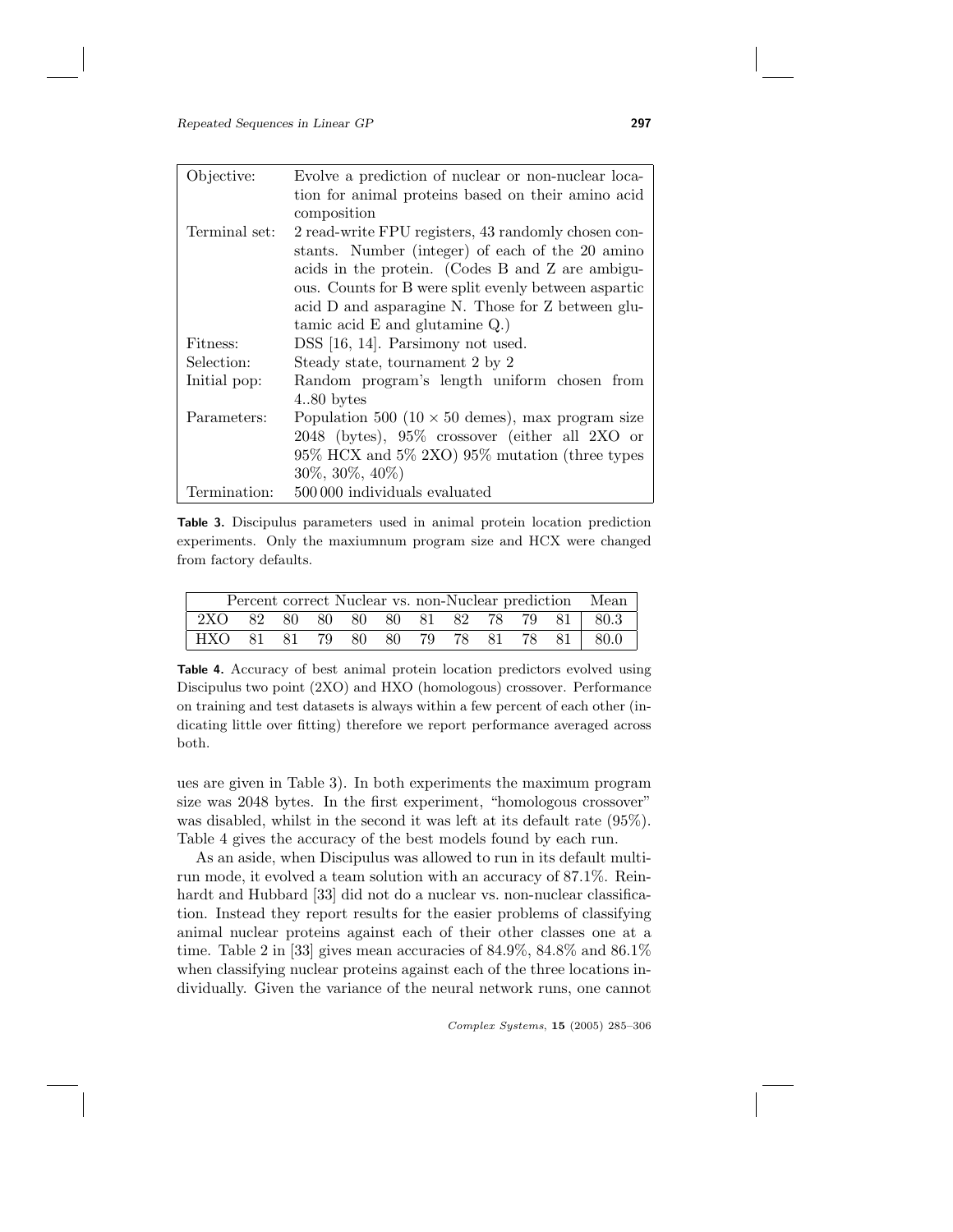say that Discipulus did significantly better, but it is doing at least as well on a harder version of the problem.

#### **4.3 Repeated Program Instruction Sequences**

In the random initial GPengine programs there are no repeated sequences. They are overwelmingly unlikely to arrive by chance. However, as crossover, mutation and selection get to work and programs grow, instructions start to become repeated. Initially just single instructions are repeated but the length and number of repeats increases (see Figure 9).

All the best programs of the ten runs with the append crossover variant (XOA) contained repeated sequences (see Figure 10). The longest sequences contained from 12 to 62 instructions. All of these occurred twice, however the programs also contained other, distinct, shorter sequences which occurred multiple times. Again the XOA runs without selection throw up a surprise: eight of the ten best programs<sup>2</sup> contain sequences of instructions which are repeated. All ten runs with twopoint crossover without the append variation (2XO), produce repeated sequences, however none of the ten 2XO runs without fitness selection produced repeated instructions.

Both the ten 2XO and ten HXO Discipulus runs, evolved binary classification programs with repeated instructions like those found in GPengine 2XO runs. In 19 cases the longest sequence was between 6 and 64 instructions. (The remaining run found a short program containing a few individual instructions repeated a small number of times, but no repeated sequences.)

Figure 10 plots the variation of maximum length of repeated instructions in each of the  $6 \times 10$  best of run programs against their size. As alternative to saying that repetitive sequences are due to the crossover operator, Figure 10 suggests that the length of the programs (i.e. bloat) is more important. To some extent this is born out by the runs with headless chicken crossover. The ten runs with selection produced best predictors of between 18 and 76 instructions (those without selection contained 2–21 instructions). None contained repeated instructions.

Figure 11 shows the location of repeated sequences in a single evolved program. Figure 11 stresses the shear number of repeated instructions. It also shows some repeated instructions are part of long sequences (up to 10% of program length) and that repeated instructions appear throughout the program. (The tartan pattern in Figure 11 suggests their may be other structures which have yet to be investigated.)

Our results strongly suggests that crossover is responsible for re-

<sup>2</sup>Even in the absence of selection one can observe the quality of programs by evaluating the fitness function.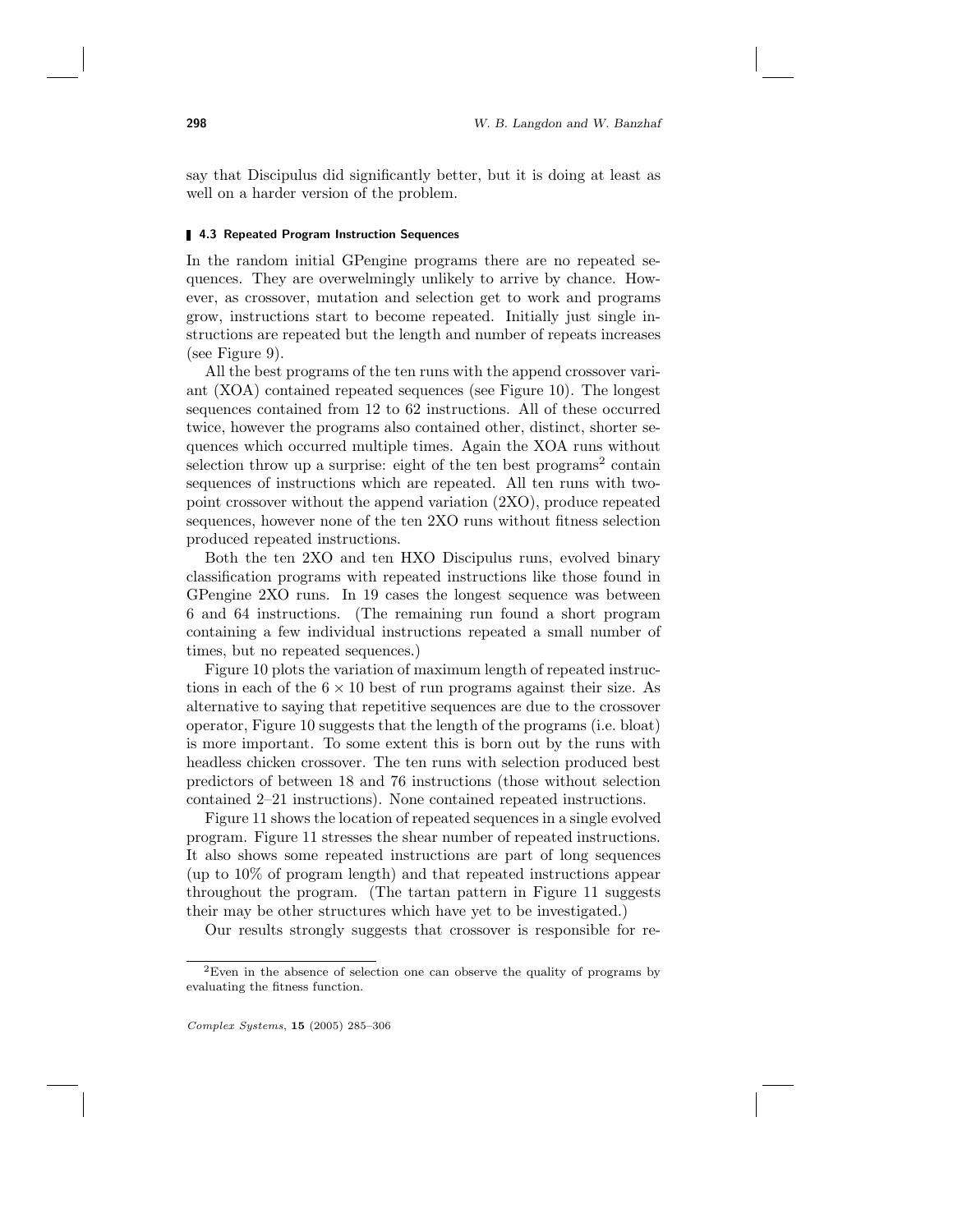

Figure 9. Evolution of length of longest repeated sequence of instructions in the best Mackey-Glass prediction program produced by the first run with two-point crossover (2XO) and fitness selection. The length of the programs is also shown.

peated sequences. However we cannot rule out the possibility that bloated long programs produced by mutation might also contain repeated sequences, although this does seem unlikely. As mentioned before, mutation is unable to produce long programs, so we cannot test this.

# 4.4 Effective Code

Rapid increase in length is characteristic of bloat [25]. We used algorithm 2 from [11] to analyse the best predictors of the GPengine 2XO and XOA runs. We also used Discipulus' own intron removal tool. These showed that the majority of instructions have no impact on the output of the programs. I.e., they are ineffective code (introns). Figure 12 shows the distribution of instructions which could affect the prediction along the length of one program. The other bloated best of 2XO GPengine runs are similar to that shown in Figure 12. However in three runs there was less bloat. Their best predictors are much shorter. They contain only one effective instruction, which is near the end. There is no obvious correlation between whether an instruction is effective and how many times it is repeated.

As the fraction of ineffective code increases so mutation is more and more unlikely to change a program's performance. This is (part of)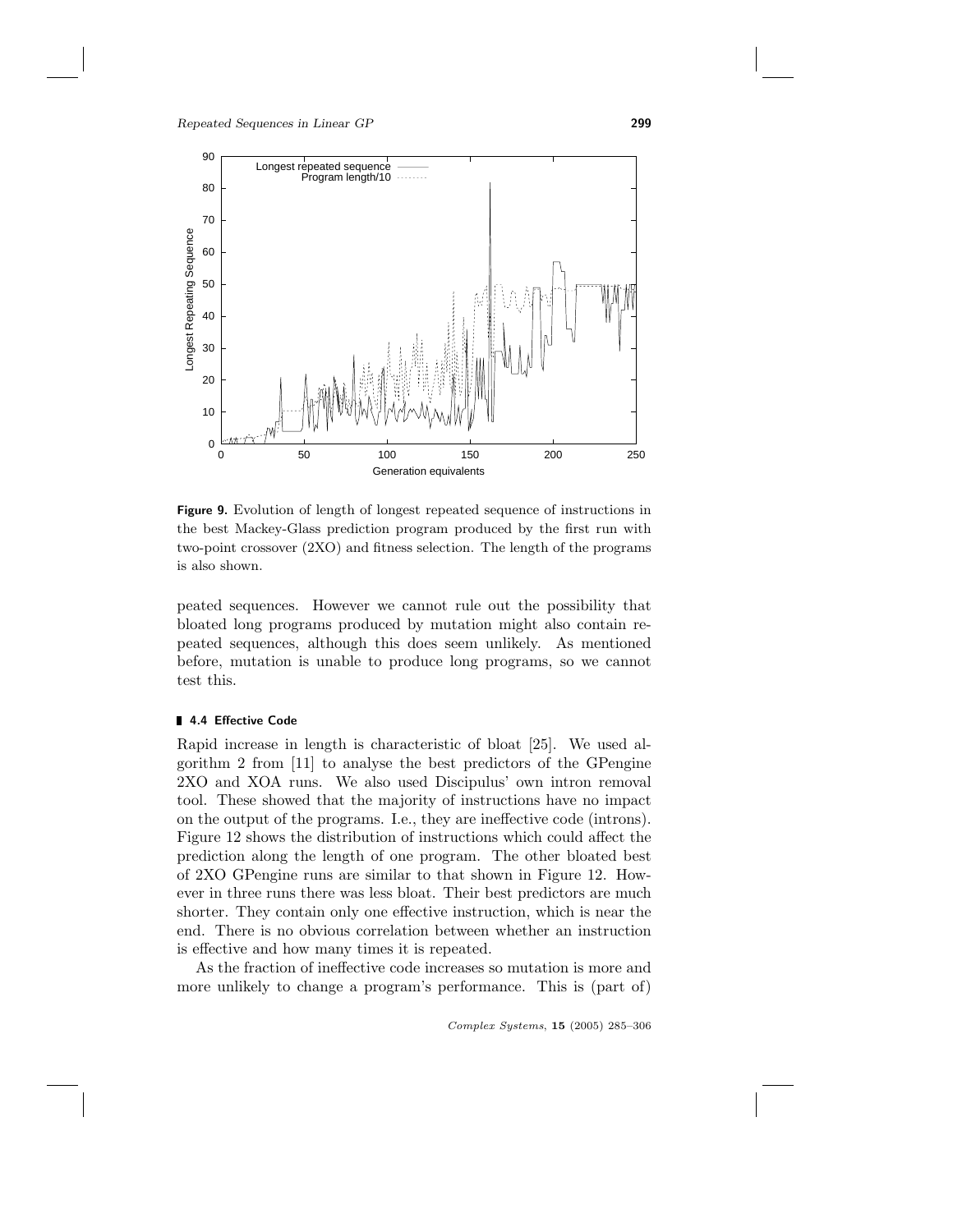

Figure 10. Length of longest repeated sequence of instructions in the best prediction programs.  $2 \times 10$  Discipulus protien locations runs and  $4 \times 10$  Mackey-Glass prediction runs. With fitness selection all three types of crossover evolved repeating sequences. As do 8 of 10 XOA runs without fitness selection but no 2XO runs do when tournaments are random.

the reason why Mackey-Glass populations converge towards a single fitness, cf. Figure 7. Similarly as evolution increases the number of repeated instructions, mutation increasingly often duplicates an existing instruction. However, on average, 88% of point mutations to the best Mackey-Glass programs evolved by 2XO produce a new instruction.

#### **4.5 Entropy and Information Content**

There are  $8 \times 8 \times 4 \times (128 + 8) = 34816$  GPengine legal instructions (cf. Figure 1) Since  $log_2 34816 = 15.087463$ , a randomly chosen instruction contains slightly more than 15 bits of information. Using this measure suggests that as the population bloats each predictor contains more information. A crude way of estimating actual information content is to compress the programs using gzip [21]. Figure 13 shows information content increases over time but as programs contain more repeated sequences, gzip's Lempel-Ziv algorithm is able to compress the programs. Smaller size gives a lower estimate of information content of the programs. Figure 13 shows that gzip (with default parameters and a simple ASCII text format) initially imposes an overhead of about 100 bytes. After about generation 150, gzip is able to recognise patterns in the programs and use them to compress it. For compari-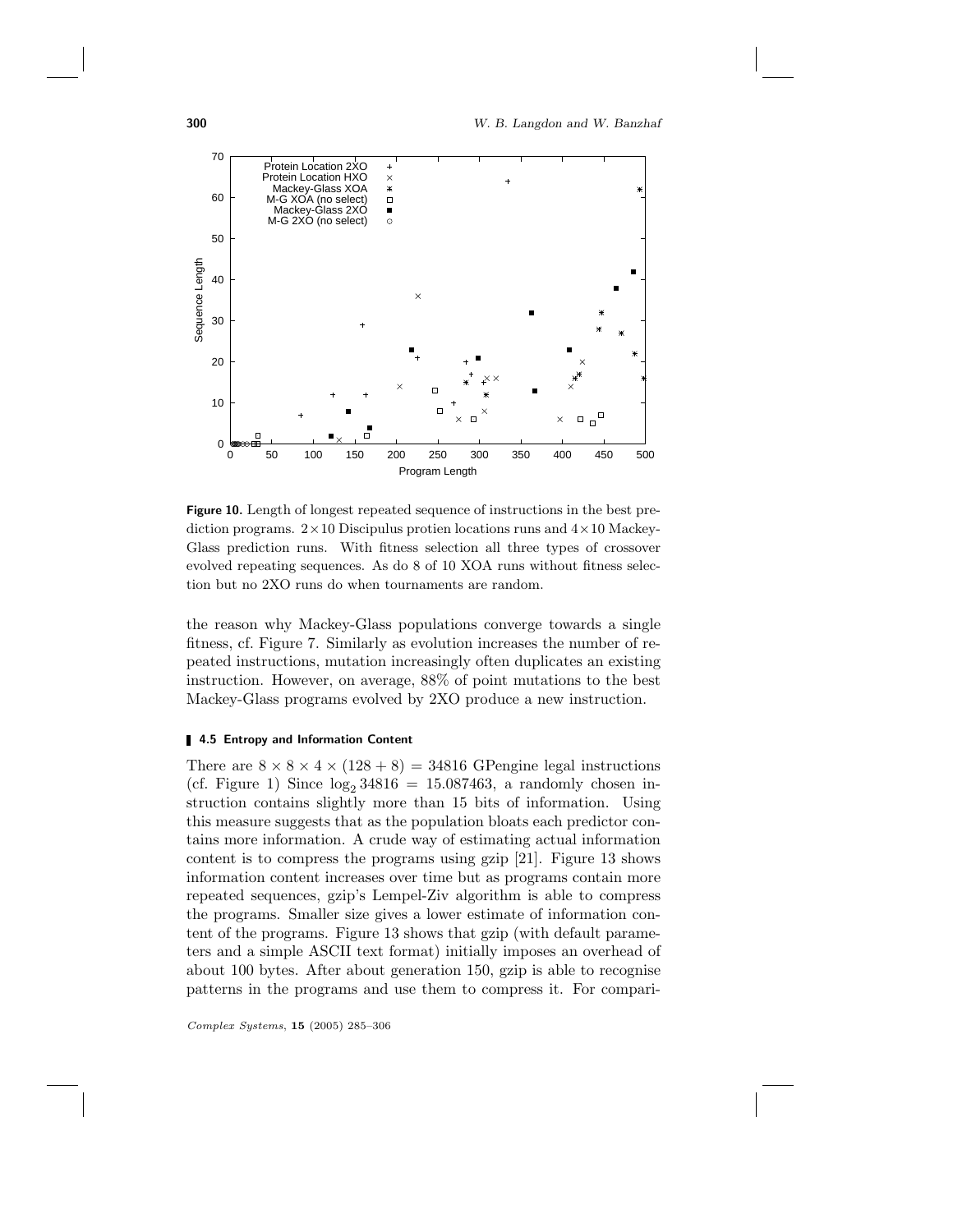

Figure 11. Location of repeated instructions in the best Mackey-Glass prediction program produced by third run with two-point crossover (2XO) and fitness selection. Instructions that are part of repeated sequences longer than 10 are plotted with  $\times$ , those less, with  $+$ . This run chosen as it best highlights the structure. Notice almost every instruction is repeated, so the diagonal is almost solid. (The figure is symmetric about the diagonal.) Each cross in a vertical line, say  $x=400$ , indicates an instruction which is identical (to that at position 400).

son our Mackey-Glass benchmark, without compression, contains 8576 bits (1072 bytes) of information (1201  $\times$  log<sub>2</sub> 141 = 8576). Lossy (programmatic) Kolmogorov compression is possible and achieves 7.6 times more compression than gzip's lossless compression.

# 5. Conclusion

Approximately half of human DNA is composed of repeated sequences. Initial experiments using two very different linear GP systems (one evolving Intel floating point machine code, one using a C++ interpreter of integer arithmetic) on two different benchmarks (one time series pre-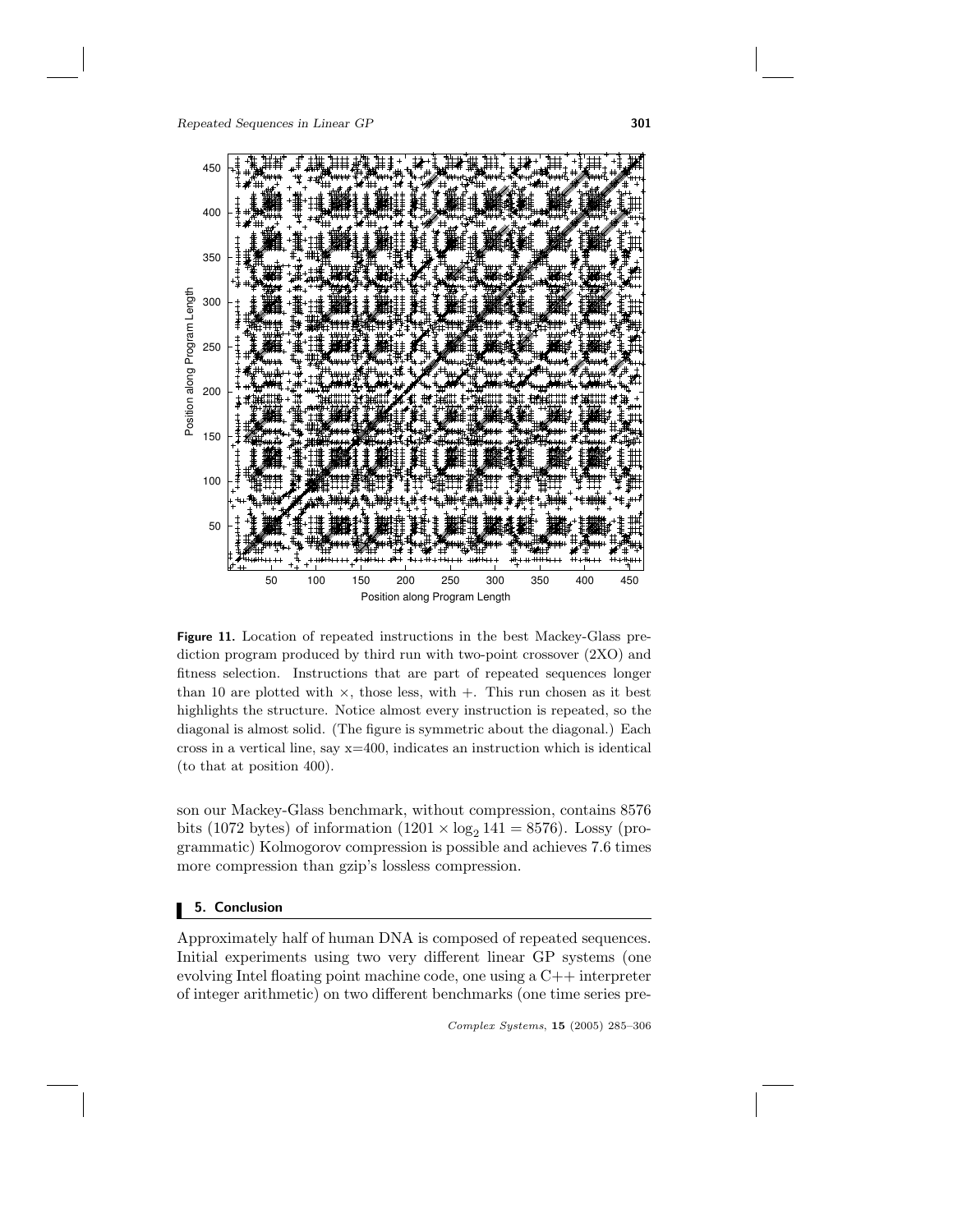

Figure 12. Distribution of repeated sequences along length of best Mackey-Glass predictor at end of first 2XO run. It achieves an RMS error 3.5 using only data from 1 and 8 previous time steps. The solid line highlights the location of its 63 effective instructions. An animation can be found via http://www.cs.ucl.ac.uk/staff/W.Langdon/gecco2004lb/

diction, the other a Bioinformatics binary classification) suggest where artificial genetic systems have the space to evolve repeated patterns, they will emerge. In our runs, both the number of repeated sequences and their length increase with time but so, too, does the length of the programs. These bloated programs are not random. Evidence suggests that crossover is responsible.

We have observed the evolution of long repeated sequences of instructions. The chances of them being found purely at random are infinitesimal. However, while we anticipate these sequences occur widely, so far we have only observed them in linear genetic programming (GP). Of course it is interesting to see whether the same, or other emergent phenomena, occur in tree GP. Most importantly, can these observations be used to help us build better systems in the future? Finally, could experiments of this type in artificial evolution give insight for biologists? For example, are statistical distributions of repeated sequences comparable to what happens in real genomes?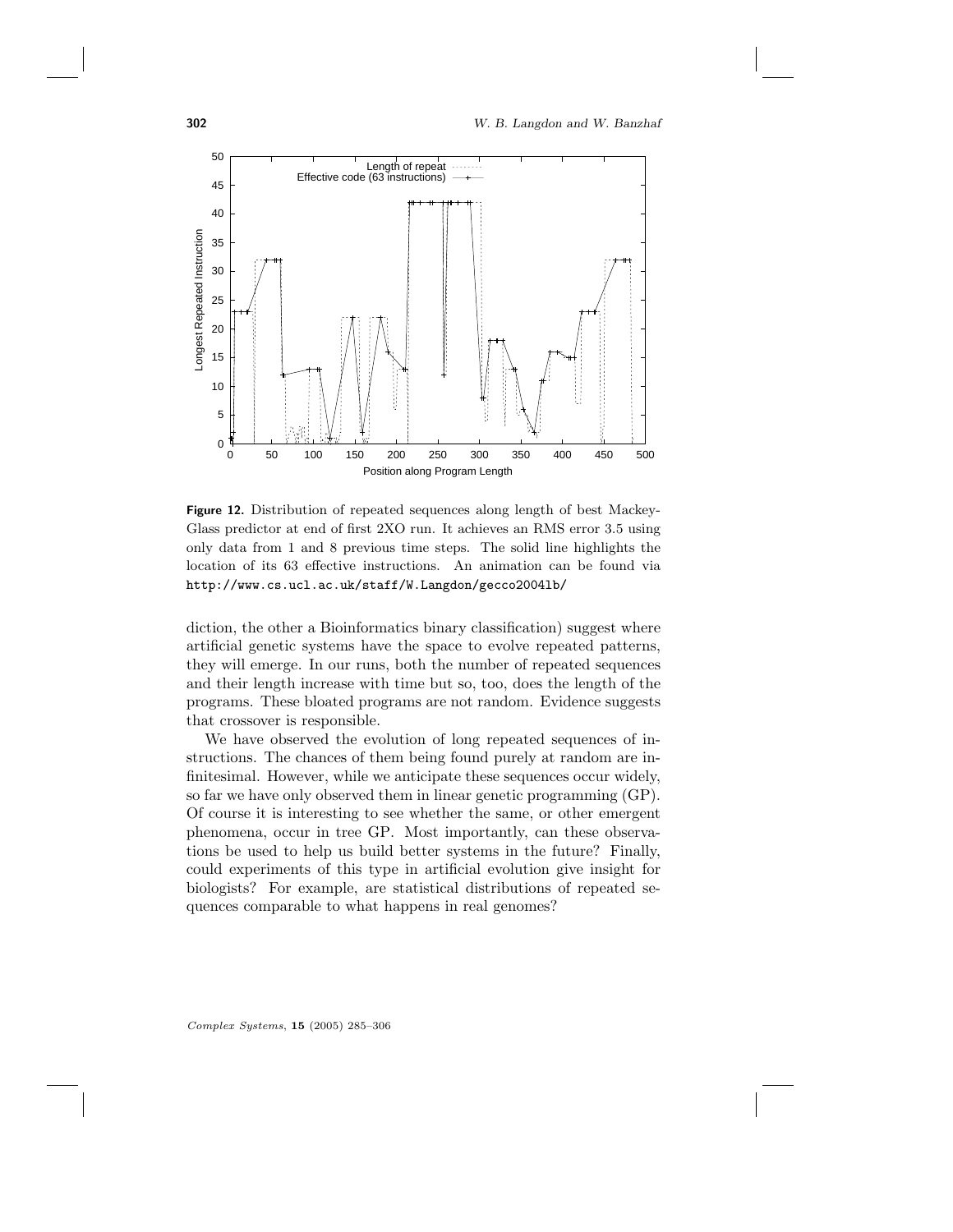

Figure 13. Evolution of information content in the best Mackey-Glass prediction program produced by first run with two-point crossover (2XO) and fitness selection (as measured by gzip). For comparison the length of the programs are also plotted (but normalised so as to give their pre-compressed information content).

# Acknowledgments

The linear genetic programming system, GPengine, was given by Peter Nordin. We would like to thank Paul Gillard, Marian Wissink, Nolan White, Dick Furnstahl, Frank D. Francone, Markus Conrads and David H. Jones. Support was provided by a grant from the visitor program of the Department of Computer Science, Memorial University of Newfoundland.

# **References**

- [1] ACHAZ, G., ROCHA, E. P. C., NETTER, P., AND COISSAC, E. Origin and fate of repeats in bacteria. Nucleic Acids Research 30 (2002), 2987– 2994.
- [2] ALTENBERG, L. Emergent phenomena in genetic programming. In  $Evo$ lutionary Programming — Proceedings of the Third Annual Conference (San Diego, CA, USA, 24-26 Feb. 1994), A. V. Sebald and L. J. Fogel, Eds., World Scientific Publishing, pp. 233–241.
- [3] ANGELINE, P. J. Subtree crossover: Building block engine or macromutation? In Genetic Programming 1997: Proceedings of the Second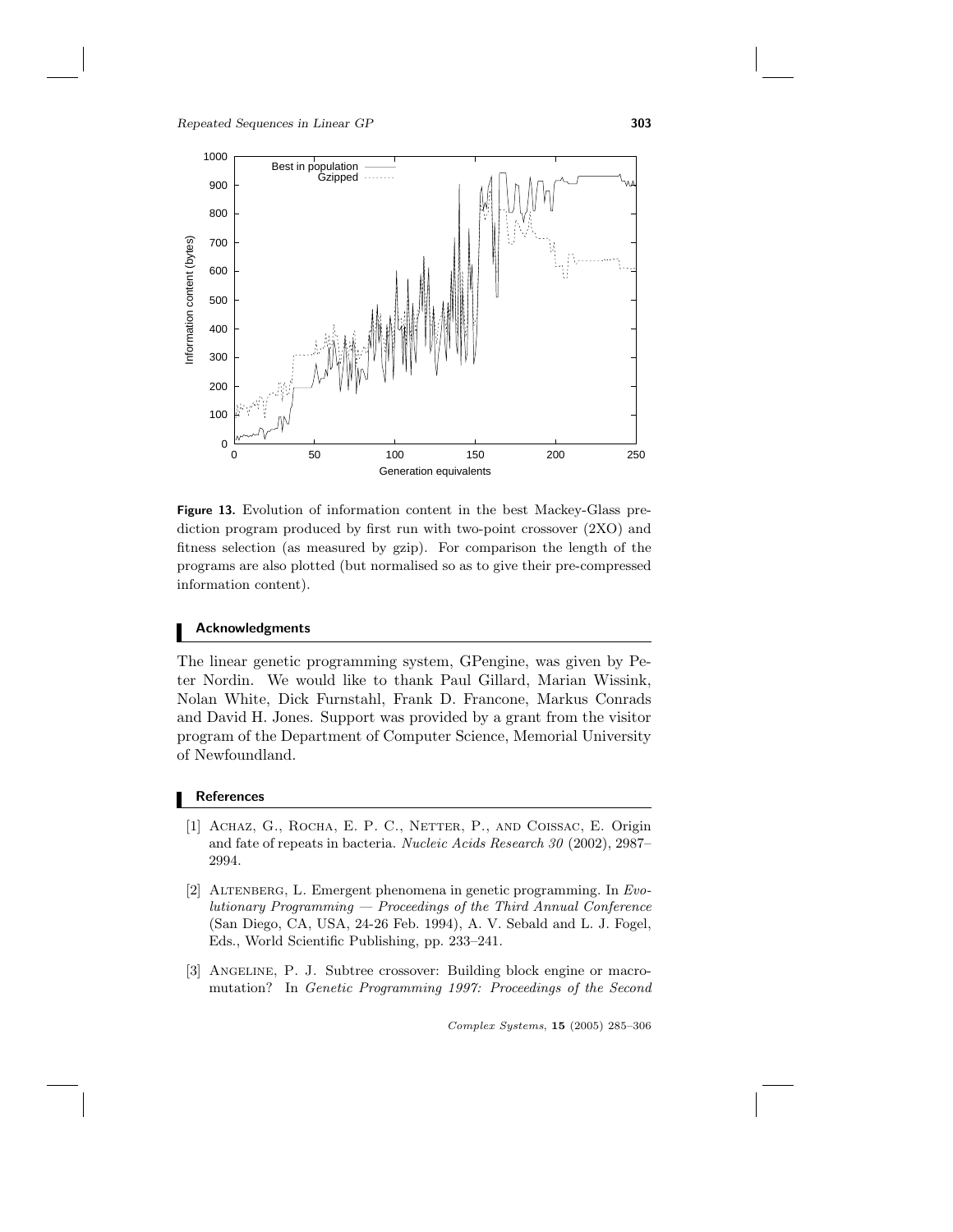Annual Conference (Stanford University, CA, USA, 13-16 July 1997), J. R. Koza, K. Deb, M. Dorigo, D. B. Fogel, M. Garzon, H. Iba, and R. L. Riolo, Eds., Morgan Kaufmann, pp. 9–17.

- [4] ANGELINE, P. J. Subtree crossover causes bloat. In Genetic Programming 1998: Proceedings of the Third Annual Conference (University of Wisconsin, Madison, Wisconsin, USA, 22-25 July 1998), J. R. Koza, W. Banzhaf, K. Chellapilla, K. Deb, M. Dorigo, D. B. Fogel, M. H. Garzon, D. E. Goldberg, H. Iba, and R. Riolo, Eds., Morgan Kaufmann, pp. 745–752.
- [5] Atkin, M. S., and Cohen, P. R. Learning monitoring strategies: A difficult genetic programming application. In Proceedings of the 1994 IEEE World Congress on Computational Intelligence (Orlando, Florida, USA, 27-29 June 1994), IEEE Press, pp. 328–332a.
- [6] BANZHAF, W. Genetic programming for pedestrians. In Proceedings of the 5th International Conference on Genetic Algorithms, ICGA-93 (University of Illinois at Urbana-Champaign, 17-21 July 1993), S. Forrest, Ed., Morgan Kaufmann, p. 628.
- [7] BANZHAF, W., AND LANGDON, W. B. Some considerations on the reason for bloat. Genetic Programming and Evolvable Machines 3, 1 (Mar. 2002), 81–91.
- [8] Banzhaf, W., Nordin, P., Keller, R. E., and Francone, F. D. Genetic Programming – An Introduction; On the Automatic Evolution of Computer Programs and its Applications. Morgan Kaufmann, dpunkt.verlag, Jan. 1998.
- [9] Benson, G. Tandem repeats finder: A program to analyze DNA sequences. Nucleic Acids Research 27 (1999), 573–580.
- [10] Bizzaro, J. W., and Marx, K. A. Poly: a quantitative analysis tool for simple sequence repeat (SSR) tracts in DNA. BMC Bioinformatics 4 (2003), 22–28.
- [11] BRAMEIER, M., AND BANZHAF, W. A comparison of linear genetic programming and neural networks in medical data mining. IEEE Transactions on Evolutionary Computation 5, 1 (Feb. 2001), 17–26.
- [12] Britten, R. J., and Kohnen, D. E. Repeated sequences in DNA. Science 161 (1968), 529-540.
- [13] Elemento, O., Gascuel, O., and Lefranc, M. P. Reconstructing the duplication history of tandemly repeated genes. Molecular Biology and Evolution 19 (2002), 278–288.
- [14] Francone, F. D. Discipulus Owner's Manual, version 3.0 draft ed. 11757 W. Ken Caryl Avenue F, PBM 512, Littleton, Colorado, 80127- 3719, USA, 2001.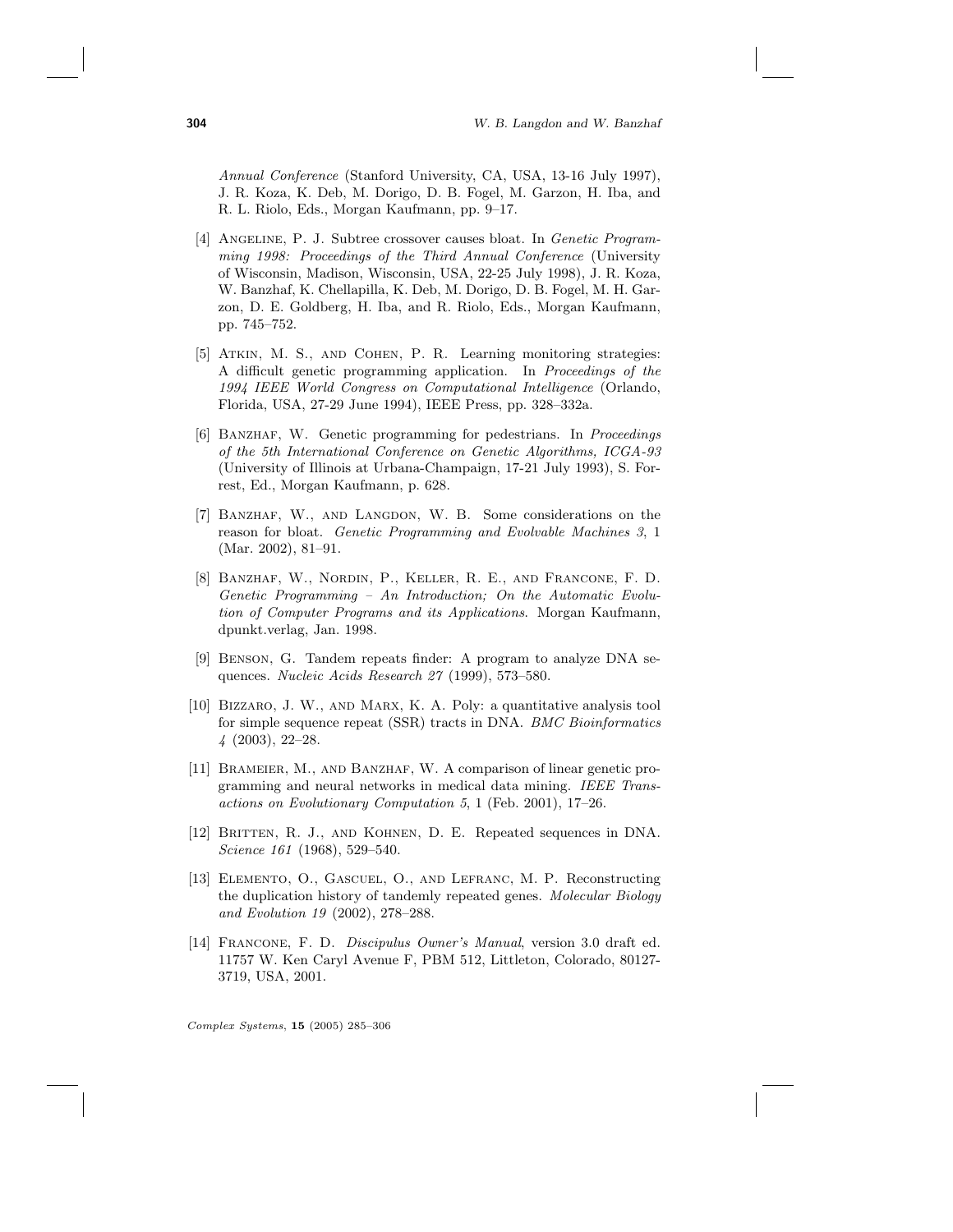- [15] Francone, F. D., Conrads, M., Banzhaf, W., and Nordin, P. Homologous crossover in genetic programming. In Proceedings of the Genetic and Evolutionary Computation Conference (Orlando, Florida, USA, 13-17 July 1999), W. Banzhaf, J. Daida, A. E. Eiben, M. H. Garzon, V. Honavar, M. Jakiela, and R. E. Smith, Eds., vol. 2, Morgan Kaufmann, pp. 1021–1026.
- [16] Gathercole, C. An Investigation of Supervised Learning in Genetic Programming. PhD thesis, University of Edinburgh, 1998.
- [17] Hansen, J. V. Genetic programming experiments with standard and homologous crossover methods. Genetic Programming and Evolvable Machines 4, 1 (Mar. 2003), 53–66.
- [18] HSIEH, L. C., AND LEE, H. C. Model for the growth of bacterial genomes. Modern Physics Letters 16 (2002), 821–827.
- [19] Izsvak, Z., Ivics, Z., and Hackert, P. B. Repetitive elements and their applications in zebrafish. Biochemical Cell Biology 75 (1997), 507–523.
- [20] Koza, J. R. Genetic Programming: On the Programming of Computers by Means of Natural Selection. MIT Press, Cambridge, MA, USA, 1992.
- [21] LANGDON, W. B. Genetic Programming and Data Structures: Genetic Programming  $+$  Data Structures = Automatic Programming!, vol. 1 of Genetic Programming. Kluwer, Boston, 24 Apr. 1998.
- [22] Langdon, W. B. Size fair and homologous tree genetic programming crossovers. Genetic Programming and Evolvable Machines 1, 1/2 (Apr. 2000), 95–119.
- [23] LANGDON, W. B. Convergence rates for the distribution of program outputs. In GECCO 2002: Proceedings of the Genetic and Evolutionary Computation Conference (New York, 9-13 July 2002), W. B. Langdon, E. Cantú-Paz, K. Mathias, R. Roy, D. Davis, R. Poli, K. Balakrishnan, V. Honavar, G. Rudolph, J. Wegener, L. Bull, M. A. Potter, A. C. Schultz, J. F. Miller, E. Burke, and N. Jonoska, Eds., Morgan Kaufmann Publishers, pp. 812–819.
- [24] LANGDON, W. B., AND POLI, R. Foundations of Genetic Programming. Springer-Verlag, 2002.
- [25] LANGDON, W. B., SOULE, T., POLI, R., AND FOSTER, J. A. The evolution of size and shape. In Advances in Genetic Programming 3, L. Spector, W. B. Langdon, U.-M. O'Reilly, and P. J. Angeline, Eds. MIT Press, Cambridge, MA, USA, June 1999, ch. 8, pp. 163–190.
- [26] Lupski, J. R., and Weinstock, G. M. Short, interspersed repetitive DNA sequences in prokaryotic genomes. Journal of Bacteriology 174 (1992), 4525–4529.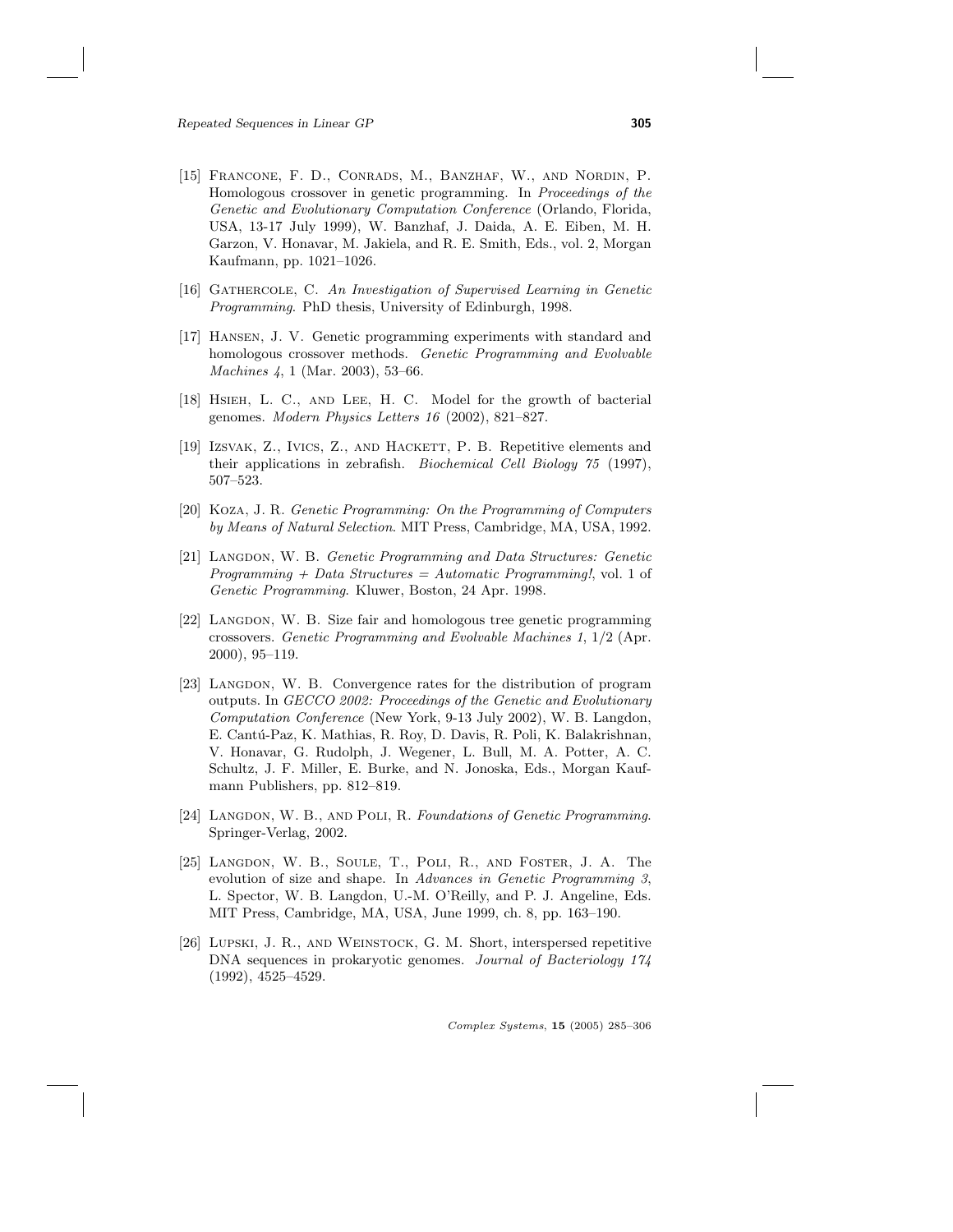- [27] Nordin, P. Evolutionary Program Induction of Binary Machine Code and its Applications. PhD thesis, der Universitat Dortmund am Fachereich Informatik, 1997.
- [28] NORDIN, P., BANZHAF, W., AND FRANCONE, F. D. Efficient evolution of machine code for CISC architectures using instruction blocks and homologous crossover. In Advances in Genetic Programming 3, L. Spector, W. B. Langdon, U.-M. O'Reilly, and P. J. Angeline, Eds. MIT Press, Cambridge, MA, USA, June 1999, ch. 12, pp. 275–299.
- [29] Nordin, P., Francone, F., and Banzhaf, W. Explicitly defined introns and destructive crossover in genetic programming. In Advances in Genetic Programming 2, P. J. Angeline and K. E. Kinnear, Jr., Eds. MIT Press, Cambridge, MA, USA, 1996, ch. 6, pp. 111–134.
- [30] Oakley, H. Two scientific applications of genetic programming: Stack filters and non-linear equation fitting to chaotic data. In Advances in Genetic Programming, K. E. Kinnear, Jr., Ed. MIT Press, 1994, ch. 17, pp. 369–389.
- [31] Patience, C., Wilkinson, D. A., and Weiss, R. A. Our retroviral heritage. Trends in Genetics 13 (1997), 116–120.
- [32] Perkis, T. Stack-based genetic programming. In Proceedings of the 1994 IEEE World Congress on Computational Intelligence (Orlando, Florida, USA, 27-29 June 1994), vol. 1, IEEE Press, pp. 148–153.
- [33] REINHARDT, A., AND HUBBARD, T. Using neural networks for prediction of the subcellular location of proteins. Nucleic Acids Research 26, 9 (1 May 1998), 2230–2236.
- [34] Singleton, A. Walter Tackett's PhD thesis citing Andy Singleton "personal communication" as proposing the "intron" explanation for bloat in GP trees., 1994.
- [35] Smit, A. F. A. The origin of interspersed repeats in the human genome. Current Opinions in Genetics and Development 6 (1996), 743–748.
- [36] Smith, G. P. Evolution of repeated DNA sequences by unequal crossover. Science 191, 4227 (13 Feb 1976), 528–535.
- [37] SYSWERDA, G. Uniform crossover in genetic algorithms. In Proceedings of the third international conference on Genetic Algorithms (George Mason University, 4-7 June 1989), J. D. Schaffer, Ed., Morgan Kaufmann, pp. 2–9.
- [38] TACKETT, W. A. Recombination, Selection, and the Genetic Construction of Computer Programs. PhD thesis, University of Southern California, Department of Electrical Engineering Systems, USA, 1994.
- [39] TANEDA, A. Adplot: detection and visulization of repetitive patterns in complete genomes. Bioinformatics 5 (2004), 701–708.